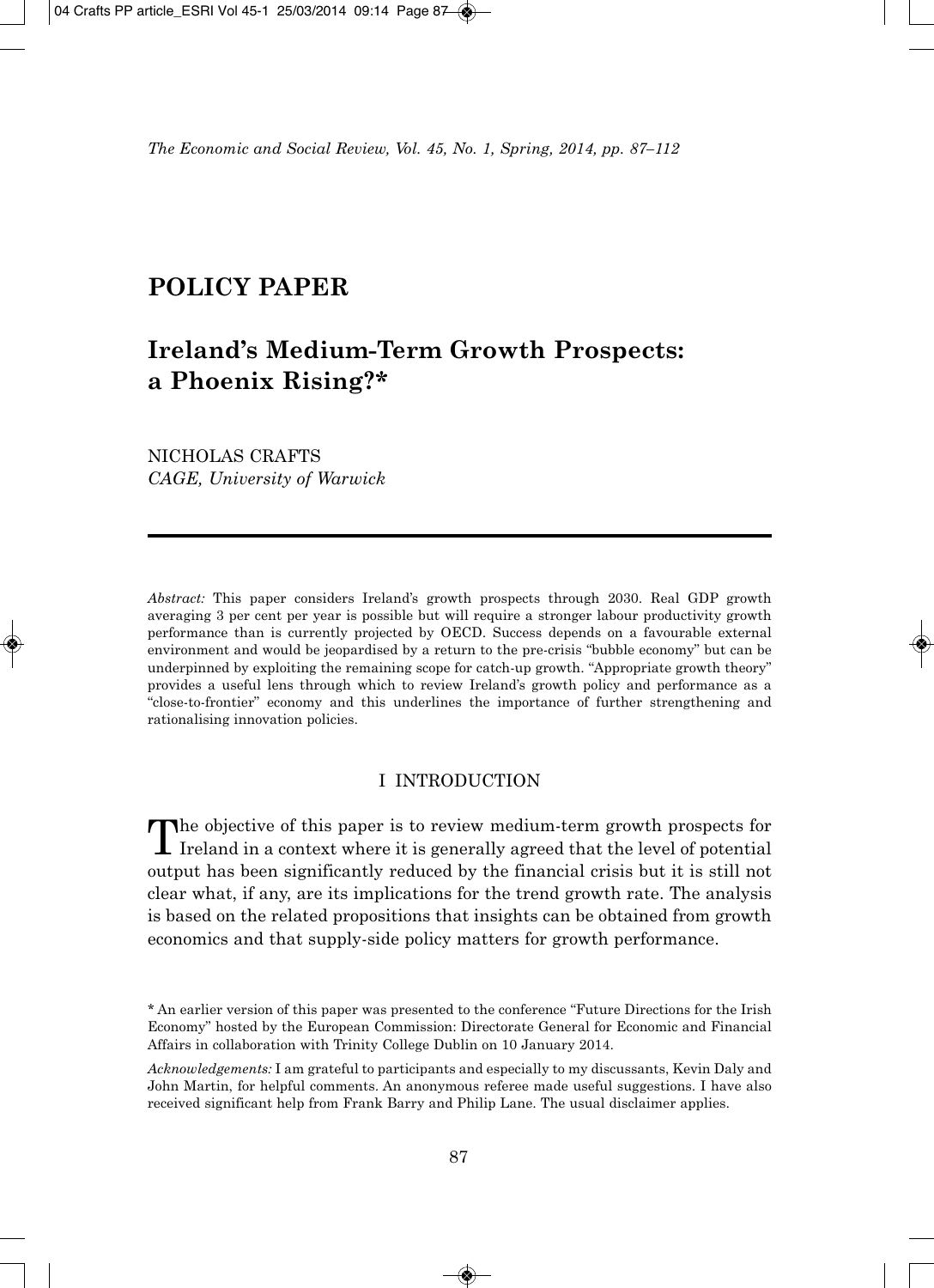The proximate sources of growth can be found in rates of increase of factor inputs including capital, human capital and hours worked and of the productivity of those inputs. At a deeper level, economics highlights the importance of micro-foundations of growth in terms of the key role played by the incentive structures which inform decisions to invest, to innovate and to adopt new technology and which depend on an economy's institutions and its policy framework but are also influenced by circumstances beyond policymakers' control such as the scope for catch-up growth.

These general ideas can usefully be applied to Ireland but it is also important to take into account aspects of the Irish economy which to some extent make it a special case. Key features which have made pre-crisis Irish economic growth distinctive include a very high degree of openness and, linked to this, an unusual reliance on foreign direct investment, a relatively large ICT production sector and migration flows which are characteristic of a "regional economy". The 1990s saw a remarkable, *sui generis*, growth spurt in the "Celtic Tiger" phase as Ireland seemed to benefit more than most economies from globalisation.

Against this background, the key question to be addressed is how far it may be possible to return to, or even to improve upon, the growth rates observed in the early 21st century before the crisis. The paper proceeds as follows. In Section II, key ideas are briefly reviewed before in Section III the contours of growth in the 20 years or so prior to the crisis are described. Section IV turns to medium term-growth projections by OECD and, in particular, considers prospects for both employment and productivity growth. Some policy implications of this review are drawn out in Section V. Section VI concludes.

#### II APPROPRIATE GROWTH THEORY

As an identity, a country's output equals the amount of labour inputs employed multiplied by average labour productivity. In terms of growth rates it follows that:

$$
\Delta \ln Y = \Delta \ln L + \Delta \ln(Y/L) \tag{1}
$$

The growth of employment will reflect labour force participation as well as labour force growth. For Ireland, net migration is, of course, an important aspect of labour force and employment growth.

In traditional neoclassical economics the standard expression for the proximate sources of labour productivity growth can be written as follows: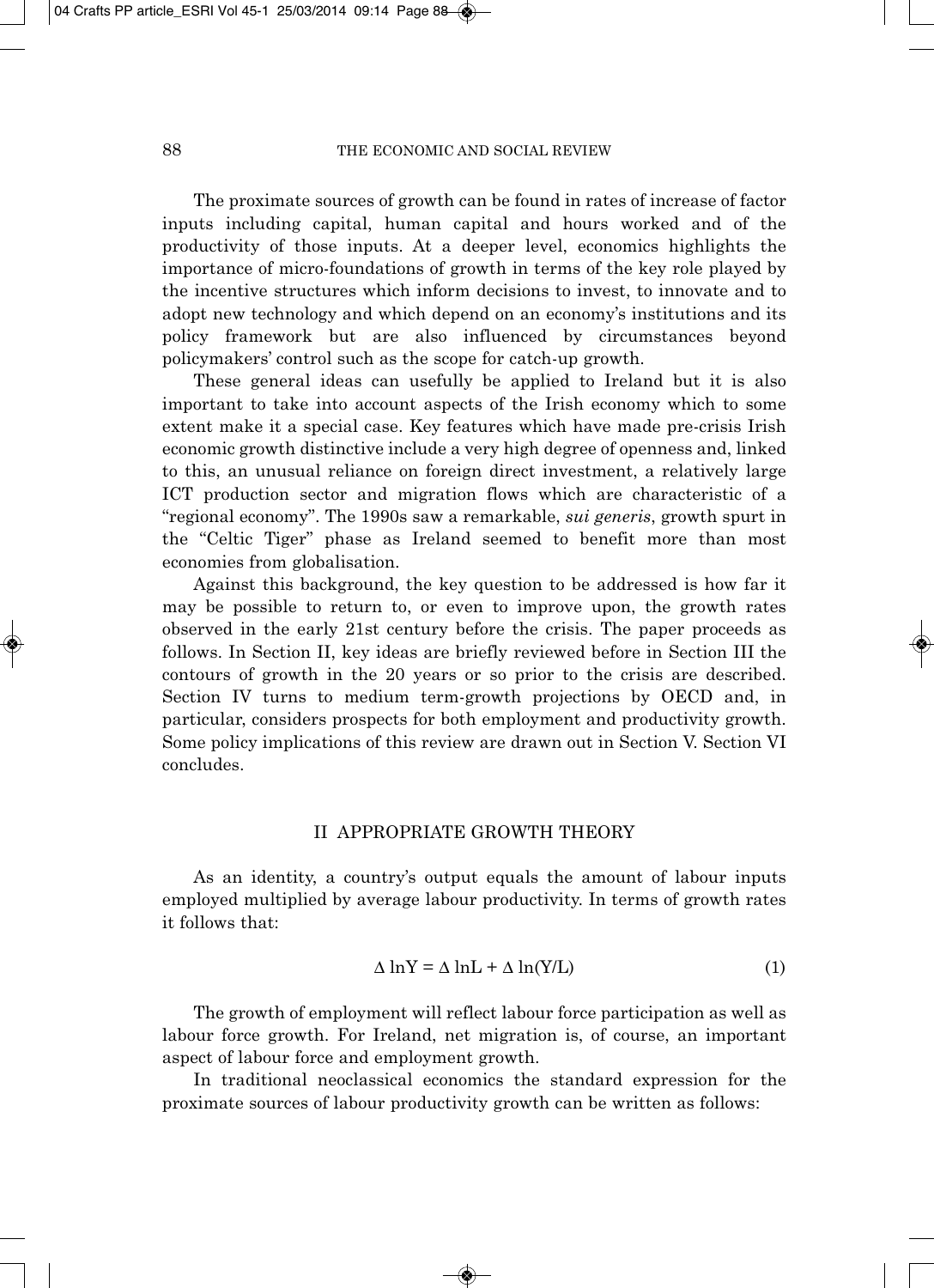#### IRELAND'S MEDIUM-TERM GROWTH PROSPECTS 89

$$
\Delta \ln(Y/L) = \alpha \Delta \ln(K/L) + \Delta nA \tag{2}
$$

This gives a decomposition of the percentage rate of growth of labour productivity into contributions from the percentage rate of growth of capital per labour input (capital deepening) and from the percentage growth rate of total factor productivity (TFP). If this formula is linked to the steady-state growth path of the neoclassical growth model, since in equilibrium the capital and output to labour ratios grow at the same rate, then the labour productivity growth rate is predicted to be  $\Delta \ln A/(1 - \alpha)$  and the usual interpretation of the model is that capital stock growth will adjust to match the exogenously determined rate of TFP growth. A further prediction of the neoclassical model is that in the steady state, growth is independent of the rate of investment. Increased investment will, however, raise the level of capital and output per worker and there will be a temporary increase in the growth rate of both the capital stock and of output as the economy adjusts to these new levels.

Modern growth economics based on the idea of endogenous innovation modifies this set-up by making TFP growth endogenous. The key ideas are captured in Figure 1, which is adapted from Carlin and Soskice (2006), in which x is the rate of (labour-augmenting) technological progress and  $k^{\wedge}$  is the capital to effective labour ratio. Here the downward-sloping (Solow) line represents the well-known inverse steady-state relationship between technological progress and the capital-intensity of the economy for a given savings rate in the neoclassical growth model.1 The upward-sloping (Schumpeter) line reflects the endogeneity of technological progress based on the assumption that with a higher capital (and output) to labour ratio stimulates innovation through increases in market size, inter alia. The equilibrium rate of technological progress is established by the intersection of these two lines and, in turn, this determines the rate of economic growth.

Figure 1 implies that the rate of innovation increases when either the Solow and/or the Schumpeter line shifts upward. In the former case, this will be the result of an increased rate of investment which in this model does have growth rate effects. In turn, investment will respond to changes in the economic environment which affect its expected profitability such as the

<sup>&</sup>lt;sup>1</sup> The intuition for the Solow line is as follows. Steady-state growth means that the rate of growth of the capital stock is equal to the rate of growth of the labour force plus the rate of growth of labour-augmenting technological progress  $(\Delta K/K = \Delta L/L + x)$  and  $\Delta K/K = sY/K$ . So, capital stock growth is inversely related to the average product of capital. In the neoclassical model, it is assumed that marginal and average product of capital fall as the capital to labour ratio increases so the rate of growth of the capital stock is inversely related to the capital to labour ratio. In equilibrium faster technological change requires faster capital stock growth and for a given value of s this requires a lower capital to labour ratio. Hence the slope of the Solow line.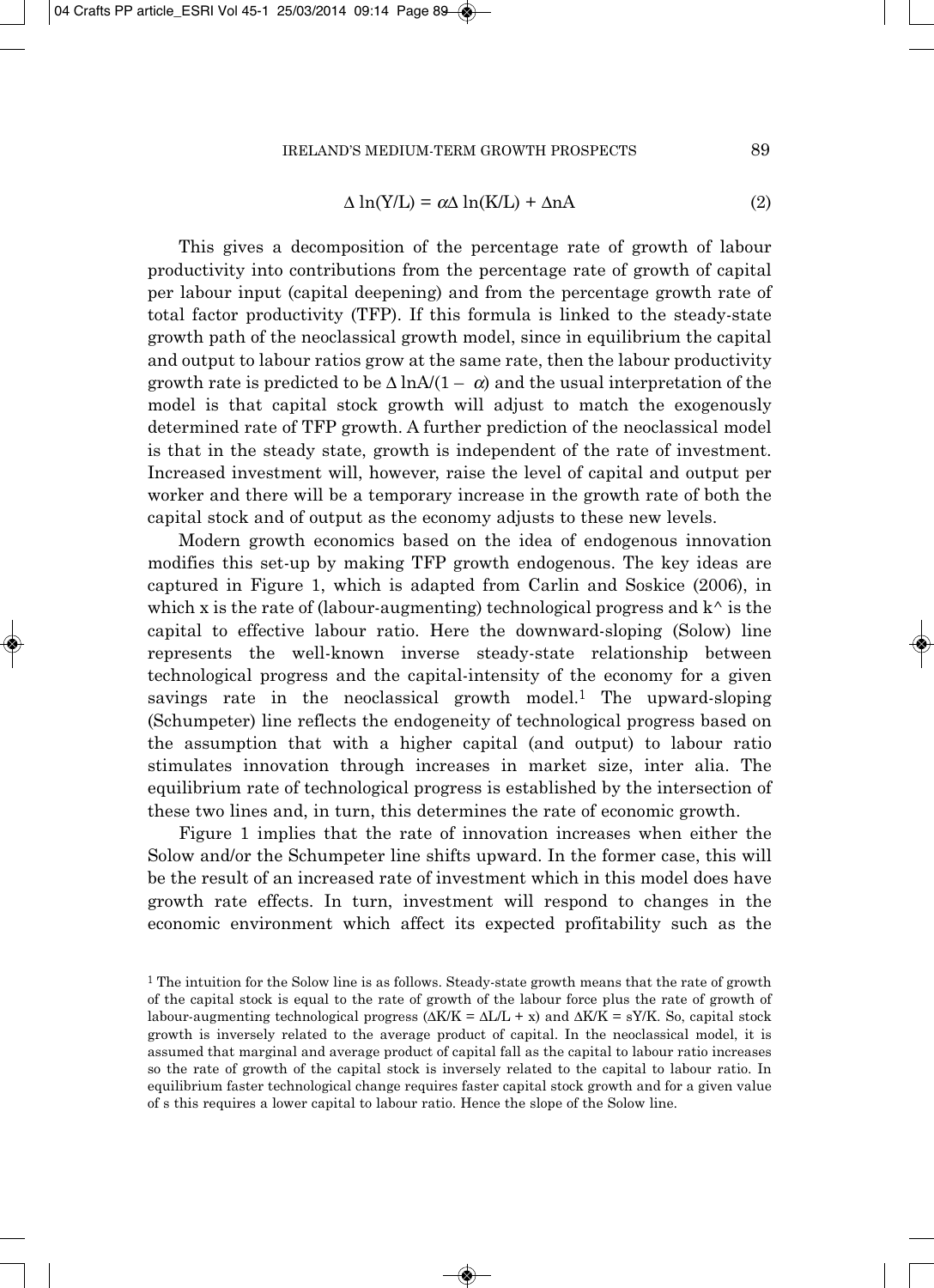corporate tax rate. In the latter case, "higher  $\lambda$ " will be the result of an increase in innovative effort for any given market size which will reflect such changes as greater technological opportunity, lower R & D costs, increased appropriability of returns, and intensified competitive pressure on managers. An important implication of Figure 1 is that the growth rate will be affected by institutions and policies both through their impact on technological progress and on investment.

Aghion and Howitt (2006) develop a Schumpeterian growth model which endogenises TFP growth and, in effect, seeks to explain  $\lambda$ . They assume that

$$
Y/L = (K/L)^{\alpha} A^{1-\alpha}
$$
 (3)

and

$$
\Delta A = \mu_{n}(\gamma - 1)A + \mu_{m}(A^{F} - A)
$$
\n(4)

so that

$$
\Delta A/A = \mu_{n}(\gamma - 1) + \mu_{m}(A^{F}/A - 1) \tag{5}
$$

Here  $\mu_n$  is the frequency at which "leading-edge" innovations arise,  $\mu_m$  is the frequency at which "implementation" innovations arise and  $\gamma$  is a scaling factor. The second term takes  $\mu_m$  to be a function of the TFP gap with the frontier economy and captures the idea that TFP growth depends in part on scope for catch-up. The actual rate of TFP growth depends on the size of  $\mu_n$  and  $\mu_{\rm m}$  which Aghion and Howitt (2006) argue will reflect the quality of institutions and policies. This highlights an interesting distinction between "close-to-frontier" and "far from frontier" economies. Growth in the former (latter) will depend relatively heavily on  $\mu_n$  ( $\mu_m$ ). Accordingly, it is suggested that tertiary education and strong competition policies will matter more for close-to frontier economies which can only achieve strong TFP growth through high  $\mu_m$ .

To apply the above models to Ireland, it is important to recognise the implications of its high degree of openness, especially with regard to factor flows. In the neoclassical case, the transitory growth impact of an increase in investment will be stronger and of longer duration because the endogeneity of the labour force reduces the effect of diminishing returns to capital. Similarly, an increase in TFP will attract inflows of capital and labour to re-establish equalisation of factor rewards at the margin while a negative labour market shock will have the opposite effects (Barry and Devereux, 2006). In the endogenous innovation model, the tendency for positive shocks to raise market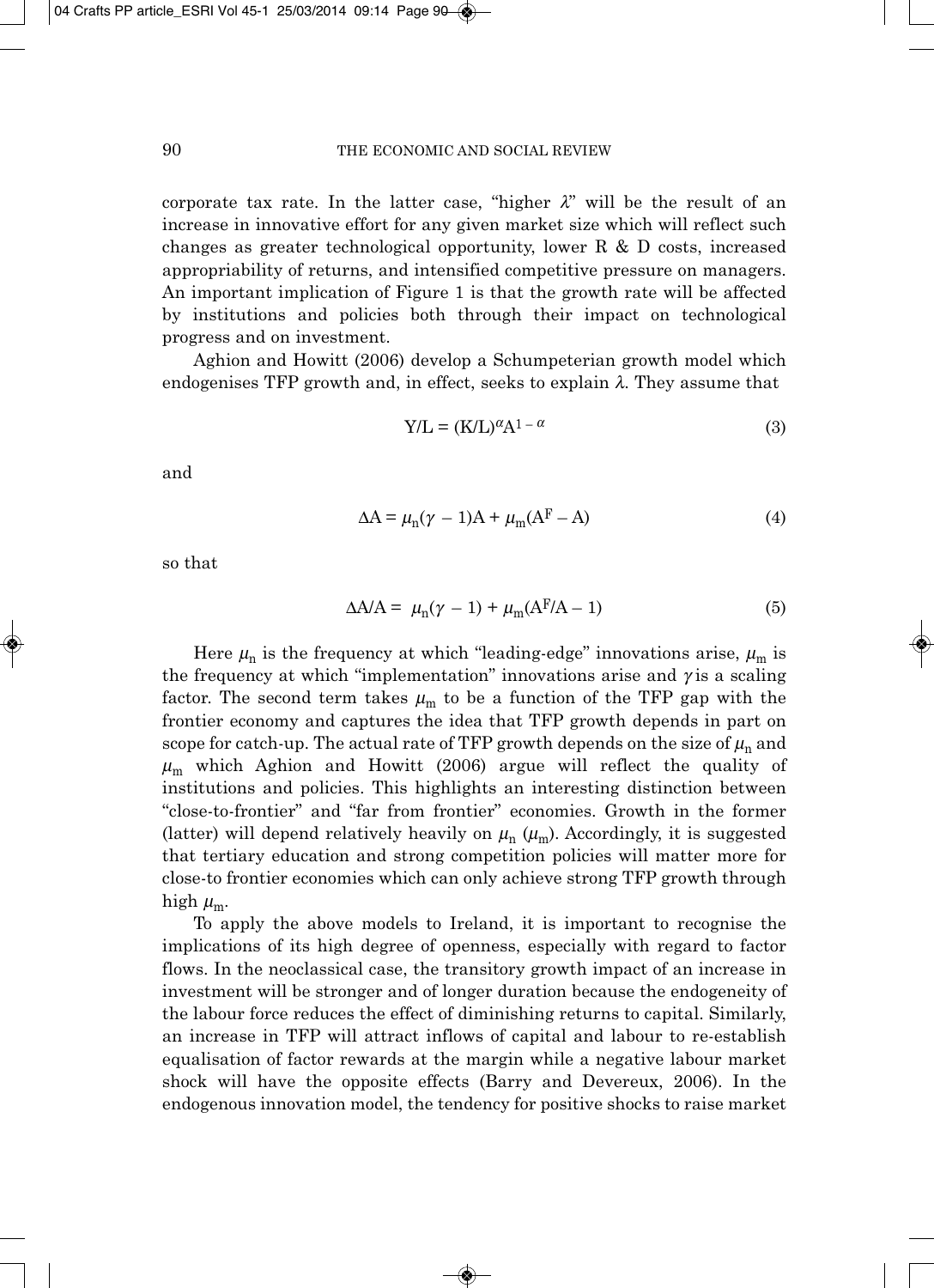

Figure 1: *Endogenous Growth*

size by more will make the Schumpeter line steeper and thus have a stronger positive effect on the rate of innovation.

These aspects gain added salience in the context of financial crises which can certainly be expected to have adverse effects on the level of potential output. These can arise through reductions in labour inputs, perhaps through hysteresis effects in the labour market, through reduced levels of capital per worker consequent on impairment of the banking system and higher real interest rates, and through lower levels of TFP as innovation is interrupted (Oulton, 2013). Each of these effects will tend to be amplified by the response of factor flows in the Irish case.

The long-run growth rate effects of banking crises are less clear but in theory they are likely to be negative, at least in the context of the endogenous innovation model in Figure 1 where there could be adverse shifts in either or both curves. These may come from the fiscal implications of a legacy of increased public debt to GDP ratios and structural budget deficits or through adverse implications of higher public debt for the equilibrium capital to labour ratio (Checherita and Rother, 2010). A further possibility is that the policy response to the crisis entails modifications to supply-side policies which lower  $\lambda$ , for example, through a lurch to protectionism (Crafts, 2013).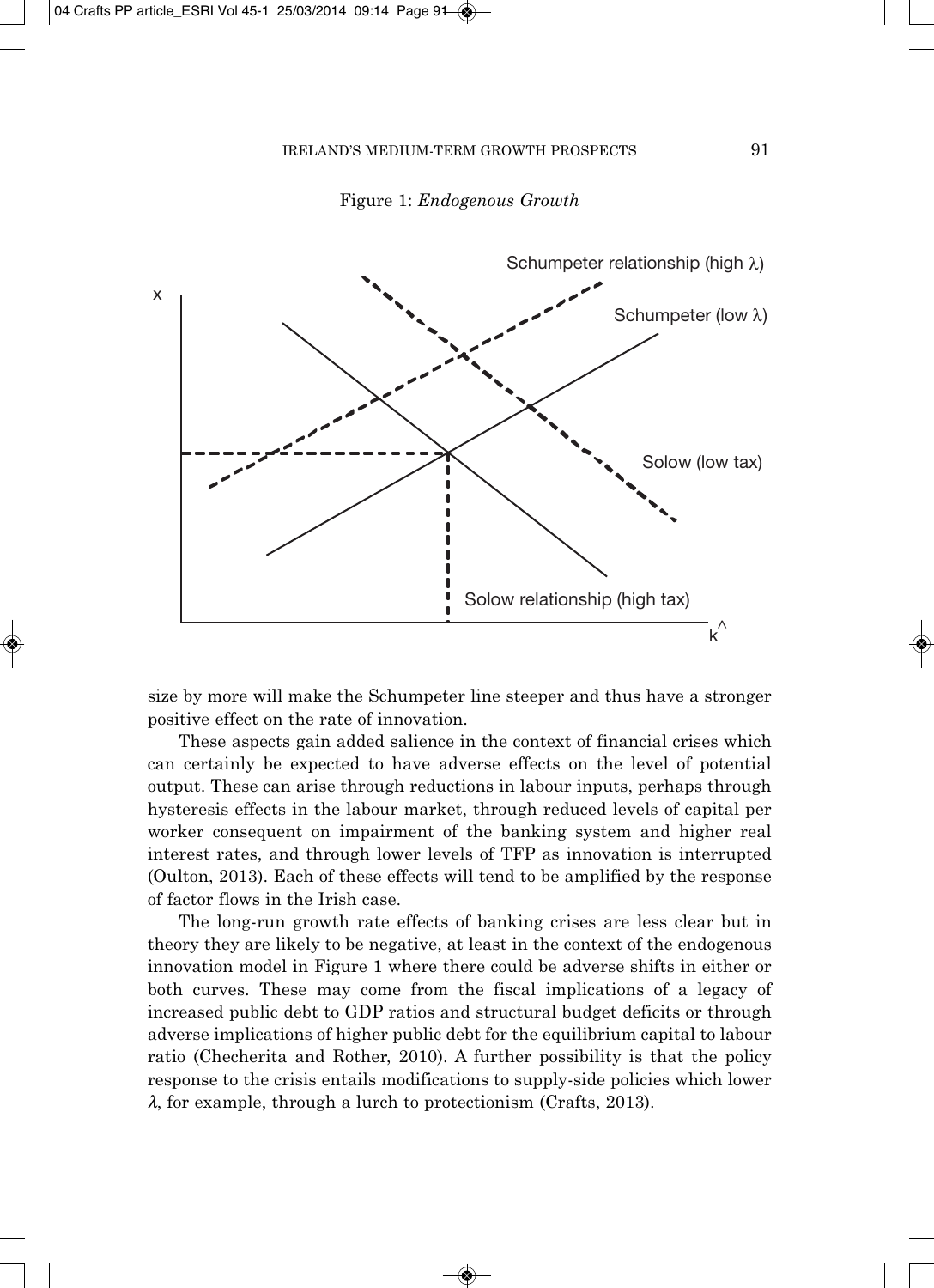## III IRISH ECONOMIC GROWTH: THE RISE AND FALL OF THE CELTIC TIGER

The Celtic Tiger years comprise the period from the late 1980s till the turn of the 21st century. Growth performance for that period is reported in Table 1. It is generally agreed that GNP is a better measure of output for Ireland than GDP because of the distortions resulting from transfer pricing by multinationals. Labour productivity growth in terms of GNP per hour worked averaged 4.0 per cent per year during the 1990s. Based on strong growth in employment, hours worked grew at 2.8 per cent so that real GNP increased by an impressive 6.8 per cent per year. Growth rates of this magnitude have only previously been observed in Western Europe during the post-war Golden Age. Growth accounting estimates are also displayed in Table 1. These estimates are based on a modified version of Equation (2) which takes into account the contribution of education to labour quality. Here the standout feature is a strong contribution from TFP growth.

At the start of the Celtic Tiger period, Ireland had considerable scope for catch-up growth. In 1987 labour productivity was 48 per cent of the US level and only just above 50 per cent of the European leaders. Unemployment was 17.2 per cent of the labour force. Ireland had underperformed in the Golden Age partly because it was slow to abandon protectionism, had a malfunctioning labour market, and went through a period of macroeconomic disarray prior to a successful stabilisation in the late 1980s. As appropriate growth theory suggests, the catch-up of the 1990s was not automatic but depended on favourable supply-side policies and good institutions. It was also

| (a) Growth Rates                    |         |                |        |            |                     |
|-------------------------------------|---------|----------------|--------|------------|---------------------|
|                                     | GDP     | <b>GNP</b>     | Hours  |            | <i>GDP/HWGNP/HW</i> |
| 1990-2000                           | 7.5     | 6.8            | 2.8    | 4.7        | 4.0                 |
| 2001-2007                           | 5.1     | 4.1            | 2.8    | 2.3        | 1.3                 |
| 2008-2012                           | $-1.3$  | $-2.0$         | $-3.8$ | 2.5        | 1.8                 |
| (b) Accounting for Growth of GDP/HW |         |                |        |            |                     |
|                                     | K/HW    | Labour Quality |        | <b>TFP</b> | <i>GDP/HW</i>       |
| 1990-2000                           | 1.2     | 0.2            |        | 3.2        | 4.7                 |
| 2001-2007                           | 2.0     | 0.4            |        | $-0.1$     | 2.3                 |
| 2008-2012                           | $3.2\,$ | 0.2            |        | $-0.9$     | 2.5                 |

Table 1: *Growth of Real Output and Labour Productivity (% Per Year)*

*Note*: growth accounting estimates based on  $\Delta \ln(Y/L) = \alpha \Delta \ln(K/L) + (1 - \alpha) \Delta \ln E$  +  $\Delta$ lnA where E is the average educational quality of the labour force. *Source*: The Conference Board Total Economy Database.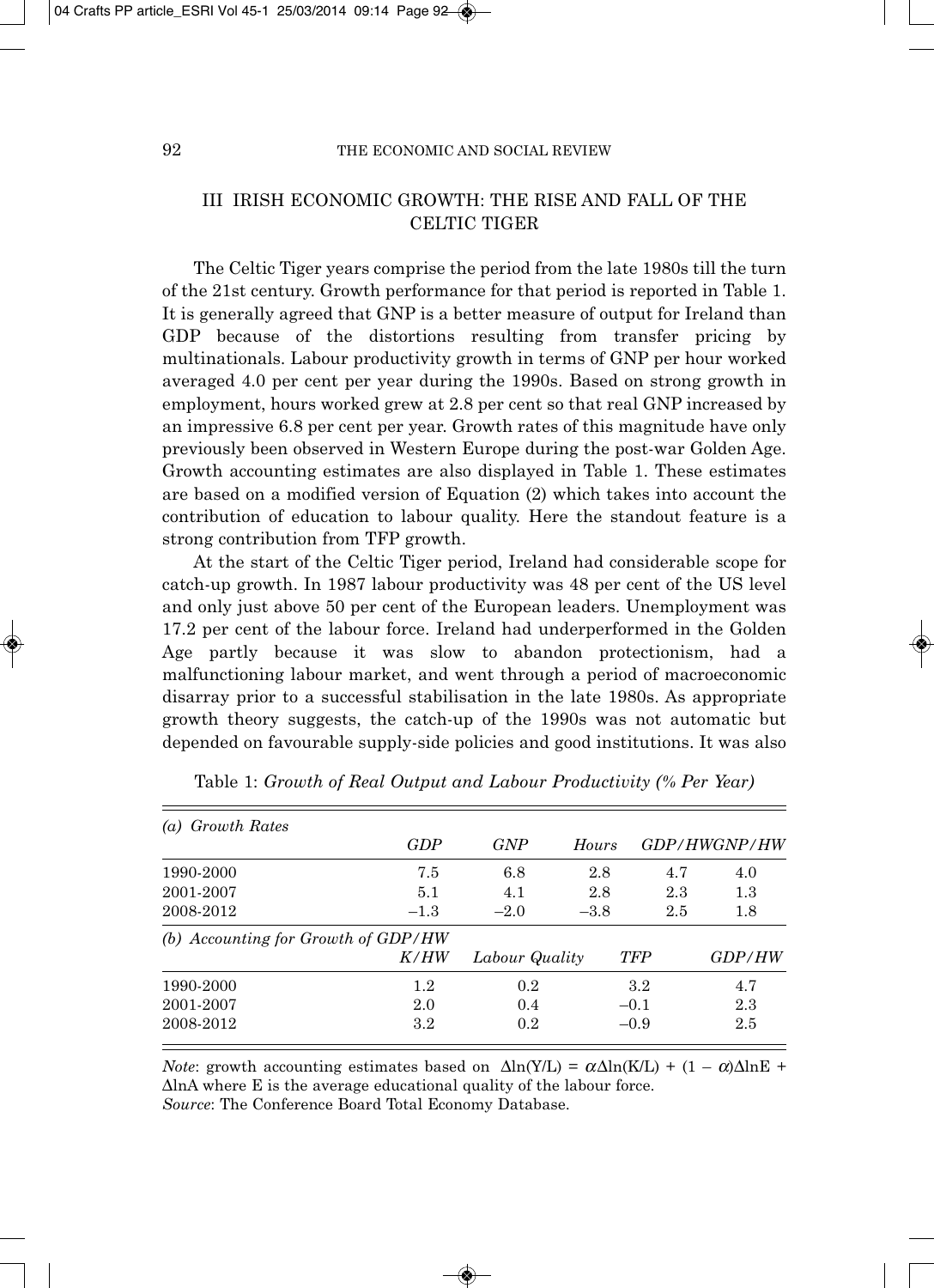predicated on the continuing globalisation that characterised the late 20th century.

Rapid growth in employment in the 1990s came from a combination of large reductions in unemployment which had fallen to 4.6 per cent by 2000, a change in net migration flows that saw the traditional out-migration turn into net inflows that amounted to 67,000 between 1987 and 2000, and rising labour force participation, especially of women. The period saw a large reduction in the Non-Accelerating Inflation Rate of Unemployment (NAIRU) underpinned by wage moderation under the auspices of social partnership and increases in human capital per worker (Bergin and Kearney, 2004; Walsh, 2004). In the context of favourable shocks to labour demand, an elastic labour supply prolonged the boom (Barry, 2002).

A central aspect of the Celtic Tiger economy was the prominence of foreign direct investment (FDI). Already by the early 1980s the stock of inward FDI per person was far ahead of the EU15 average (Table 2). "Export-platform" FDI transformed Ireland's revealed comparative advantage, dominated production in high-skilled and knowledge-intensive sectors, and by 2000 accounted for almost half of manufacturing employment and 80 per cent of manufacturing exports (Barry, 2004). Overall, the side-effects of FDI were modestly positive in terms of employment creation in indigenous businesses (Gorg and Strobl, 2005) and labour productivity in domestic firms (Ruane and Ugur, 2005). A major result of FDI was a very large ICT production sector which accounted for a much higher share of gross output than in any other EU country, including Finland, and contributed a little over 2 percentage points per year to TFP growth during the 1990s (van Ark *et al.*, 2003).2

Ireland's advantages in attracting FDI have included access to European markets and relatively flexible labour market and light product market regulation (Table 3). In terms of industrial policy, Ireland developed a sophisticated system to select projects for financial support under the auspices of the Industrial Development Agency and made investments in tele -

|      | Ireland | UK     | <i>EU15</i> |
|------|---------|--------|-------------|
| 1985 | 9.091   | 1,131  | 780         |
| 2000 | 33,252  | 7,820  | 5,898       |
| 2012 | 63,127  | 20,928 | 17,609      |

Table 2: *Inward FDI Stock/Person (Current \$)*

*Source*: UNCTAD, World Investment Report (various issues).

<sup>2</sup> Exports of ICT production were associated with declining net barter terms of trade which implied that real national income grew less rapidly than real GNP by around 1 percentage point per year (Crafts, 2005).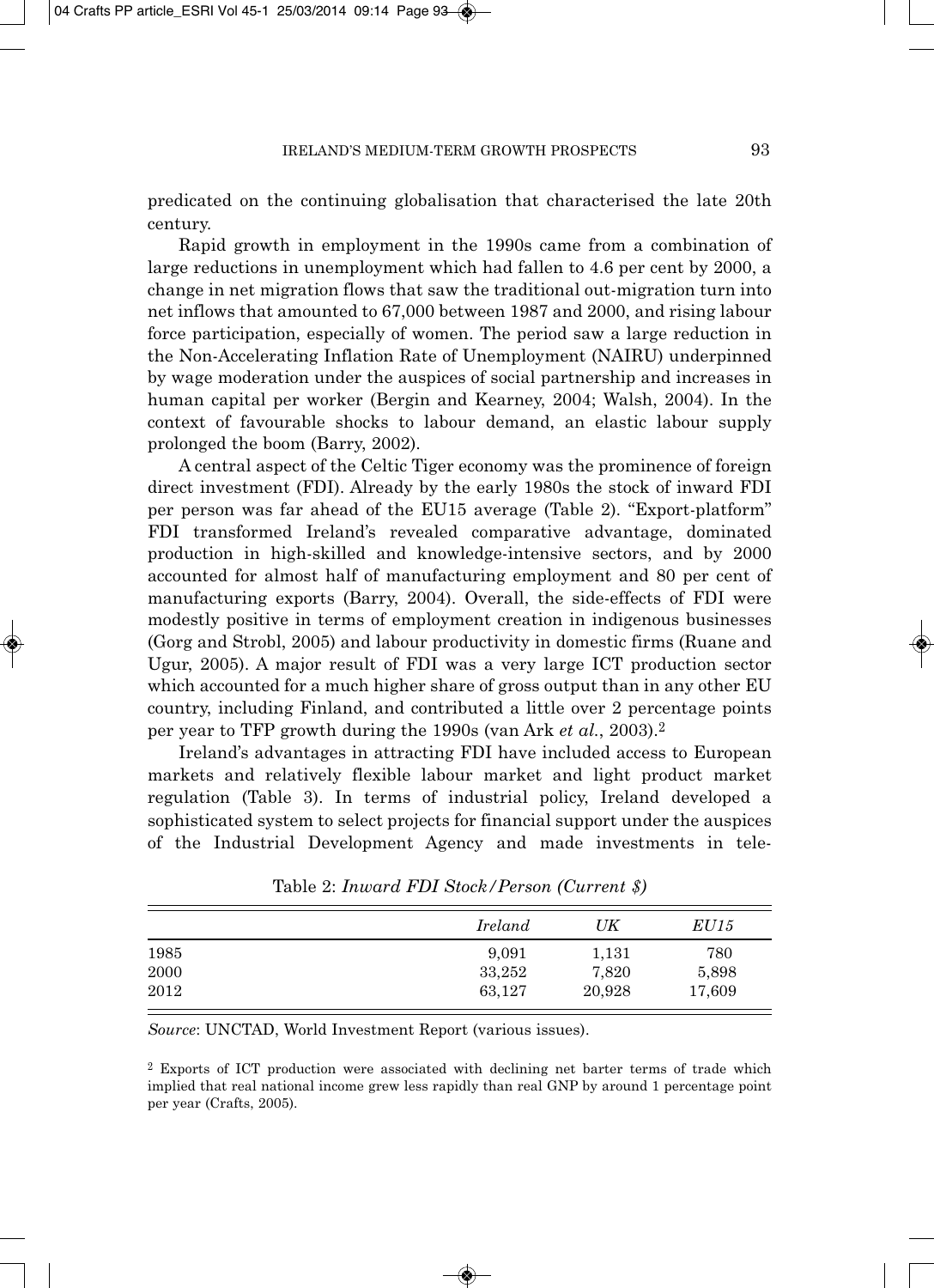|                | PMR 1998 | <b>PMR 2008</b> | EP 1998 | EP 2013 | DB 2013 |
|----------------|----------|-----------------|---------|---------|---------|
| Austria        | 2.25     | 1.38            | 2.75    | 2.37    | 30      |
| Belgium        | 2.13     | 1.37            | 1.76    | 1.81    | 36      |
| Denmark        | 1.52     | 0.99            | 2.13    | 2.20    | 5       |
| Finland        | 2.01     | 1.12            | 2.31    | 2.17    | 12      |
| France         | 2.45     | 1.39            | 2.34    | 2.38    | 38      |
| Germany        | 2.00     | 1.27            | 2.68    | 2.87    | 21      |
| Greece         | 2.91     | 2.30            | 2.80    | 2.12    | 72      |
| Ireland        | 1.59     | 0.86            | 1.44    | 1.40    | 15      |
| Italy          | 2.53     | 1.32            | 2.76    | 2.51    | 65      |
| Netherlands    | 1.59     | 0.90            | 2.84    | 2.82    | 28      |
| Norway         | 1.83     | 1.15            | 2.33    | 2.33    | 9       |
| Portugal       | 2.18     | 1.35            | 4.58    | 3.18    | 31      |
| Spain          | 2.47     | 0.96            | 2.36    | 2.05    | 52      |
| Sweden         | 1.86     | 1.24            | 2.70    | 2.61    | 14      |
| Switzerland    | 2.41     | 1.12            | 1.60    | 1.60    | 29      |
| United Kingdom | 1.01     | 0.79            | 1.03    | 1.03    | 10      |
| Czech Republic | 2.93     | 1.56            | 3.31    | 2.92    | 75      |
| Estonia        |          | 1.24            |         | 1.81    | 22      |
| Hungary        | 2.17     | 1.23            | 2.00    | 1.59    | 54      |
| Latvia         |          |                 |         | 2.69    | 24      |
| Lithuania      |          |                 |         |         | 17      |
| Poland         | 3.86     | 2.20            | 2.23    | 2.23    | 45      |
| Slovakia       |          | 1.54            | 2.47    | 1.84    | 49      |
| Slovenia       |          | 1.38            |         | 2.60    | 33      |
|                |          |                 |         |         |         |

Table 3: *PMR (Product Market Regulation, 0-6), EP (Employment Protection, 0-6) and DB (Ease of Doing Business, Ranking)*

*Note:* Employment protection is for regular employment.

*Sources*: OECD Product Market Regulation database and Employment Protection database; World Bank Doing Business 2014 database.

communications and college education, especially in Science, Technology, Engineering and Mathematics (STEM) subjects, that were conducive to FDI (Buckley and Ruane, 2006).

A major factor in Ireland's success in attracting FDI has been the corporate tax regime starting with the Export Profit Tax Relief introduced in the 1950s. It is clear from the literature that the semi-elasticity of FDI with respect to the corporate tax rate is quite high, perhaps of the order of  $-2.5$  or even –3.5 (OECD, 2007). At the start of the Celtic Tiger period the Irish tax rate for manufacturing FDI was easily the lowest in Europe and a study by Gropp and Kostial (2000) suggested that the stock of American manufacturing investment in Ireland was about 70 per cent higher than if Ireland had had a tax rate equivalent to the next lowest in the EU. As trade costs fell, the impact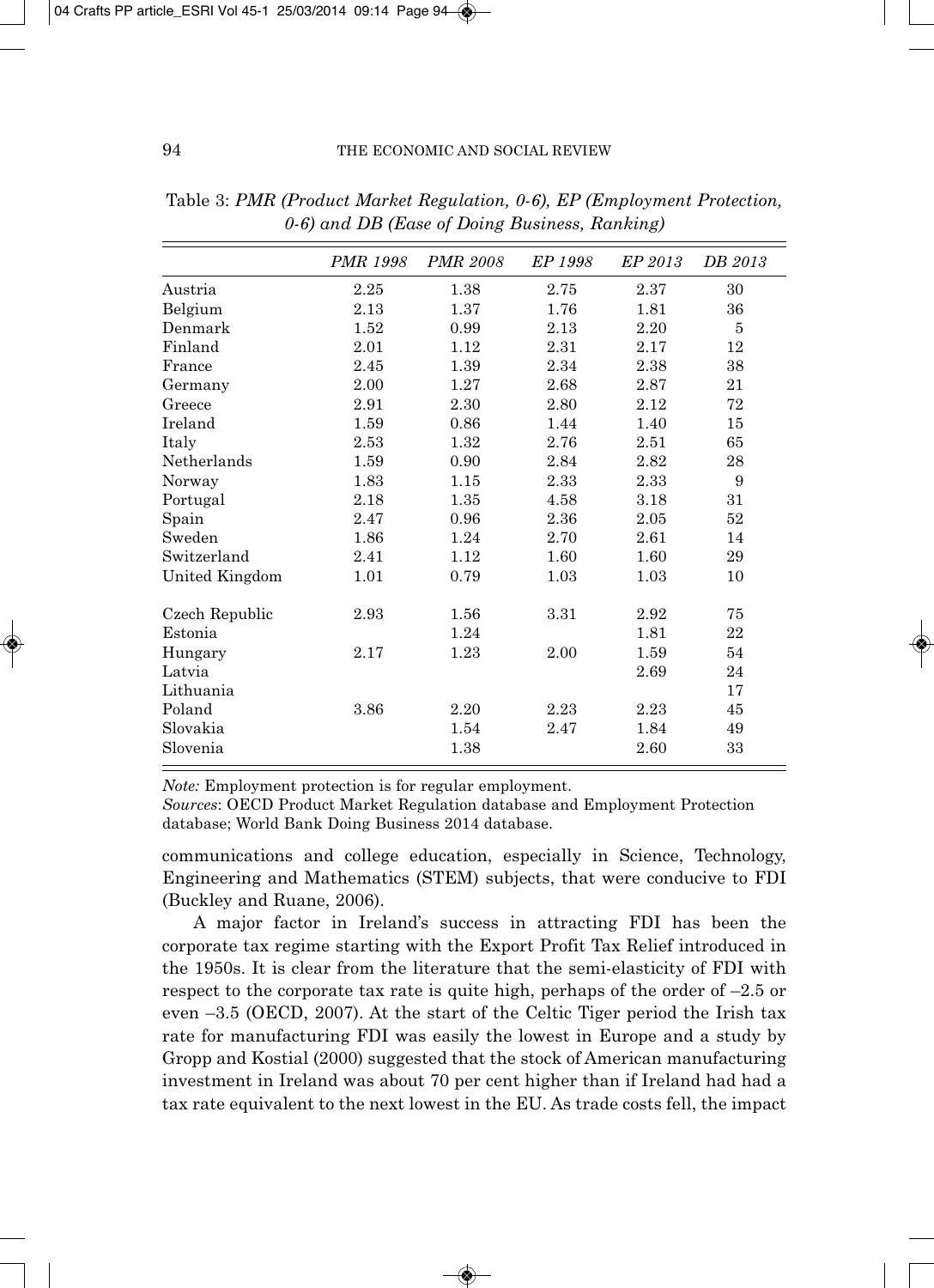|                | <i>EATR 2000</i> | <b>EMTR 2000</b> | <i>EATR 2012</i> | <b>EMTR 2012</b> |
|----------------|------------------|------------------|------------------|------------------|
| Austria        | 29.1             | 17.9             | 21.6             | 13.1             |
| Belgium        | 33.2             | 17.1             | 16.0             | 13.5             |
| Denmark        | 28.2             | 19.8             | 22.4             | 16.3             |
| Finland        | 26.1             | 19.6             | 22.0             | 16.2             |
| France         | 32.0             | 19.2             | 29.8             | 17.9             |
| Germany        | 32.8             | 17.0             | 27.0             | 18.2             |
| Greece         | 32.3             | 13.5             | 16.1             | 5.2              |
| Ireland        | 8.8              | 11.1             | 5.3              | 7.3              |
| Italy          | 33.8             | 16.3             | 23.0             | $-10.0$          |
| Netherlands    | 30.4             | 20.4             | 19.1             | 8.1              |
| Norway         | 25.6             | 20.5             | 25.9             | 21.5             |
| Portugal       | 29.2             | 14.8             | 25.2             | 14.9             |
| Spain          | 34.0             | 20.0             | 30.0             | 18.2             |
| Sweden         | 24.7             | 17.2             | 23.2             | 16.0             |
| Switzerland    | 30.9             | 19.5             | 24.9             | 22.6             |
| United Kingdom | 26.9             | 20.0             | 24.8             | 22.2             |
| Czech Republic |                  |                  | 16.1             | 8.3              |
| Estonia        | $31.1\,$         | 38.6             | 25.2             | 32.2             |
| Hungary        | 16.1             | 6.2              | 18.6             | 12.5             |
| Poland         | 25.5             | 14.8             | 16.7             | 10.7             |
| Slovakia       |                  |                  | 15.8             | 7.3              |
| Slovenia       | 19.6             | 4.5              | 15.7             | 9.7              |

Table 4: *Effective Average and Effective Marginal Corporate Tax Rates (%)*

*Source*: Oxford University Centre for Business Taxation Corporate Tax Database.

of low taxes on FDI appears to have been accentuated significantly and their relative importance for location compared with proximity to demand increased (Romalis, 2007).

Growth performance for the post-Celtic Tiger pre-crisis period of 2001-7 is also reviewed in Table 1. Growth in hours worked continued at a similar pace. There was no further contribution to employment growth from a falling unemployment rate but the contribution of immigration to labour force growth strengthened with 338,000 non-Irish employed in 2007 compared with 59,900 in 2000. Growth of real GNP and of labour productivity slowed down quite markedly, from 6.8 to 4.1 per cent per year and from 4.0 to 1.3 per cent per year, respectively. This was entirely accounted for by a sharp decrease in TFP growth from  $3.2$  to  $-0.1$  per cent per year which more than offset bigger contributions from physical and human capital deepening. In a tight labour market, slackening productivity growth and wage inflation were accompanied by a marked reduction in international competitiveness with the ECB index based on relative unit labour costs standing at  $128.1$  in  $2007Q4$  (1999Q1 = 100).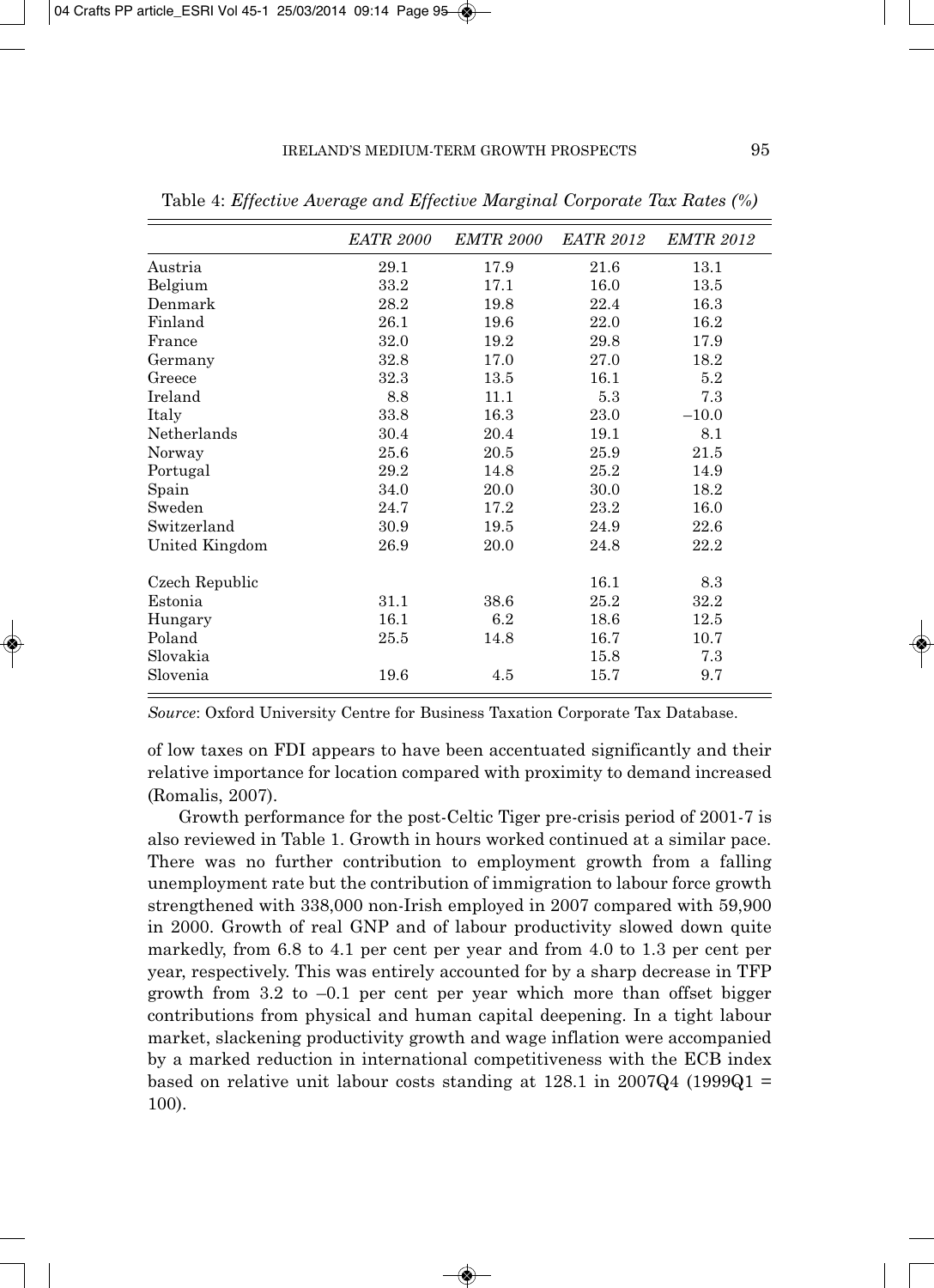By 2000, real GNP per hour worked was 65.5 per cent of the American level, quite similar to the relative position of leading European countries at the end of the Golden Age in the 1970s when their productivity growth slowed down by around 2.5 percentage points per year.3 In each case there were big declines in TFP growth as scope for catch-up was reduced but even so TFP growth continued, albeit at a slower pace. So, Irish TFP growth post-2000 can only be described as very disappointing. Beyond reduced scope for catch-up, the reasons for this poor performance include a reduced contribution from the ICT production sector, a shift towards construction and non-market services which together accounted for 35.2 per cent of employment by 2007, and excessive capital-deepening which contributed to negative TFP growth in manufacturing.4 The first was largely unavoidable as the weight of the ICT sector declined (Oulton, 2012) but the other two reflected policy errors. The loss of international competitiveness, which was a big factor in a major reduction in export growth (Nkusu, 2013) and held back output and employment growth in manufacturing, reflected pro-cyclical fiscal policy and, in particular, growth of public consumption (Lane, 2009). The construction boom was fuelled by an explosion of mortgages and loans to property development (Whelan, 2014).

Table 5 highlights another surprising weakness in Irish productivity performance, namely, the relatively low level of ICT capital-deepening. At 0.4 per cent per year its contribution is lower than in any other country apart from Italy and Spain. In 2005, across the whole economy ICT capital per hour worked was only 13 per cent of the American level compared with the EU15 average of 51 per cent (Inklaar and Timmer, 2008). This is all the more surprising given that Ireland scores well in international comparisons for not having onerous regulation and for educational attainment of the labour force which are the variables that empirical analysis flags up as most important for the diffusion of ICT (Cette and Lopez, 2012). However, a closer look suggests a serious weakness in ICT skills in the Irish labour force; 24.2 per cent of 16-34 year olds in OECD's skills survey failed the ICT core test (OECD, 2013c).

As a relatively "close-to-frontier" economy, it might be expected that the emphasis of Irish supply-side policy would change as the Celtic Tiger period came to an end and this was indeed the case. In particular, with a view to increasing the role of leading-edge innovations, Ireland increased support for

<sup>3</sup> Comparing 1950 to 1960 with 1970 to 1990, labour productivity growth fell by 2.45 percentage points per year in France and 2.48 in West Germany; TFP growth fell from 2.6 to 0.8 per cent per year and from 2.0 to 0.7 per cent per year, respectively (Bosworth and Collins, 2003).

<sup>4</sup> The data in EUKLEMS show that in non-ICT manufacturing the capital to labour ratio grew at 9.6 per cent per year during 2001-7 while TFP growth averaged –1.3 per cent per year.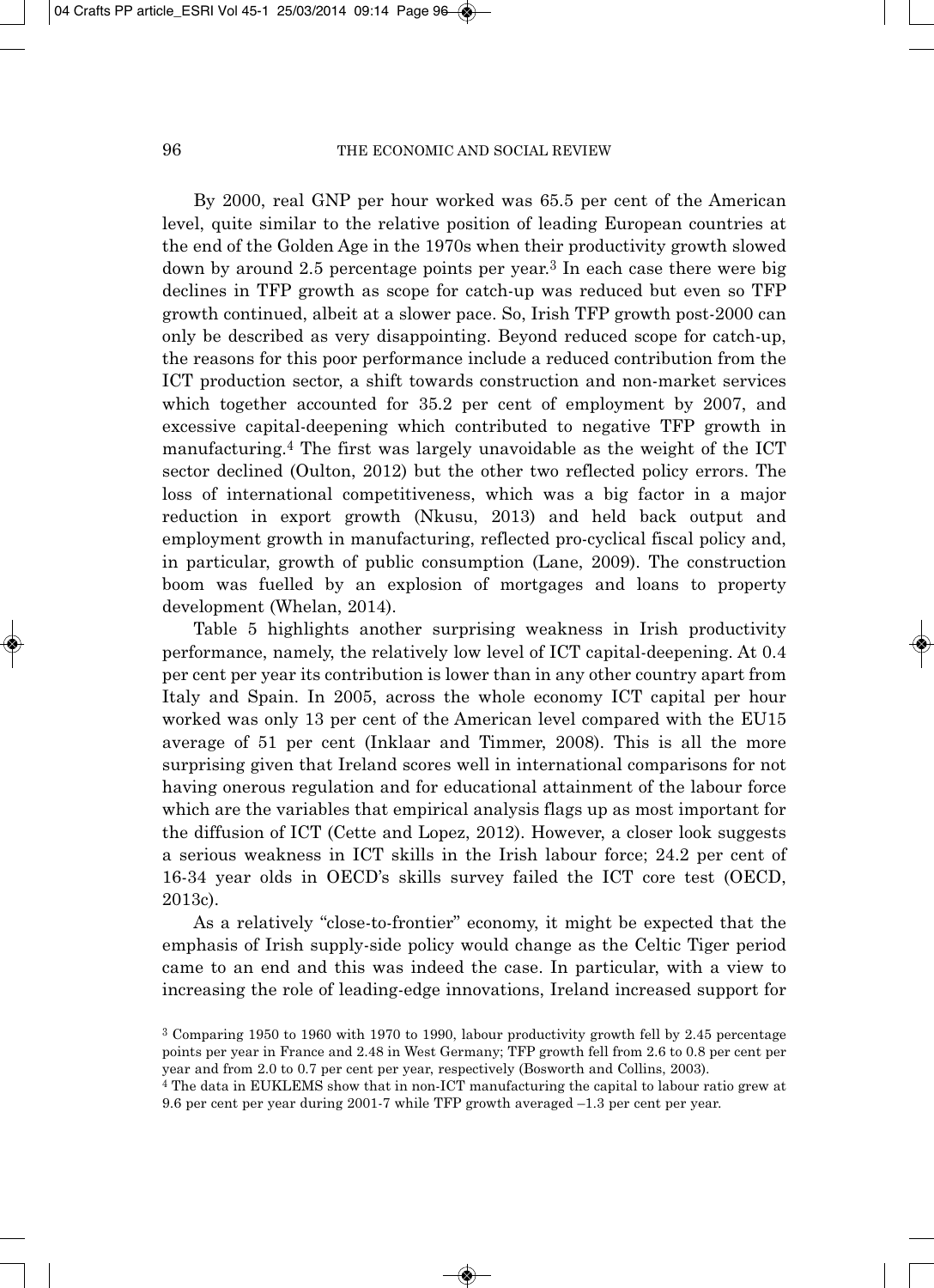|             | Labour<br>Quality | <i>ICTK/HW</i> | $Non-ICT$<br>K/HW | <b>TFP</b> | Labour<br>Productivity<br>Growth |  |  |
|-------------|-------------------|----------------|-------------------|------------|----------------------------------|--|--|
| Ireland     | 0.2               | 0.4            | $2.1\,$           | $1.8\,$    | 4.5                              |  |  |
| Sweden      | 0.3               | 0.6            | 1.1               | $1.6\,$    | $3.6\,$                          |  |  |
| Finland     | 0.1               | 0.6            | $-0.1$            | 2.6        | $3.2\,$                          |  |  |
| <b>UK</b>   | 0.5               | 0.9            | 0.4               | 0.8        | 2.6                              |  |  |
| Netherlands | 0.4               | 0.6            | 0.1               | 1.0        | 2.1                              |  |  |
| France      | 0.4               | 0.4            | 0.4               | 0.9        | $2.1\,$                          |  |  |
| Austria     | 0.2               | 0.6            | 0.1               | 1.1        | 2.0                              |  |  |
| Portugal    | 0.2               | 0.6            | 1.3               | $-0.3$     | $1.8\,$                          |  |  |
| Belgium     | 0.2               | $1.0\,$        | 0.4               | 0.1        | 1.7                              |  |  |
| Denmark     | 0.2               | 1.0            | 0.2               | 0.2        | $1.6\,$                          |  |  |
| Germany     | 0.1               | $0.5\,$        | 0.6               | 0.4        | $1.6\,$                          |  |  |
| Spain       | 0.4               | 0.3            | 0.5               | $-0.8$     | 0.4                              |  |  |
| Italy       | 0.2               | 0.3            | 0.5               | $-0.7$     | 0.3                              |  |  |
| <b>USA</b>  | 0.3               | $1.0\,$        | 0.3               | $1.3\,$    | 2.9                              |  |  |

Table 5: *Sources of Labour Productivity Growth in the Market Sector, 1995-2005 (% per year)*

*Note*: growth accounting with standard neoclassical formula adapted to distinguish two types of capital and labour productivity measured in terms of hours worked (HW). *Source*: Timmer *et al.* (2010).

R & D in a number of ways including the establishment of Science Foundation Ireland in 2000 to promote research excellence in ICT, biotechnology and, later, energy, introducing an R & D tax credit in 2004 and adopting a target of 2.5 per cent of GNP by 2010 (Haugh, 2013). Payoffs from these policy moves would, however, take time.

## IV MEDIUM-TERM POST-CRISIS GROWTH PROJECTIONS

The obvious starting point is the high-profile OECD modelling exercise, the most recent version of which is in OECD (2013a). The core of this approach is a conditional convergence framework in which there is scope for catch-up but the eventual steady state growth path on which productivity advance is at the rate of the leader allows for different levels depending on policies, institutions etc. It is assumed that the crisis has only had a levels effect – substantial in the Irish case – but no effect on the trend growth rate. Catchup is accentuated in the case of countries with scope for structural reforms because it is assumed that they make steady progress towards best practice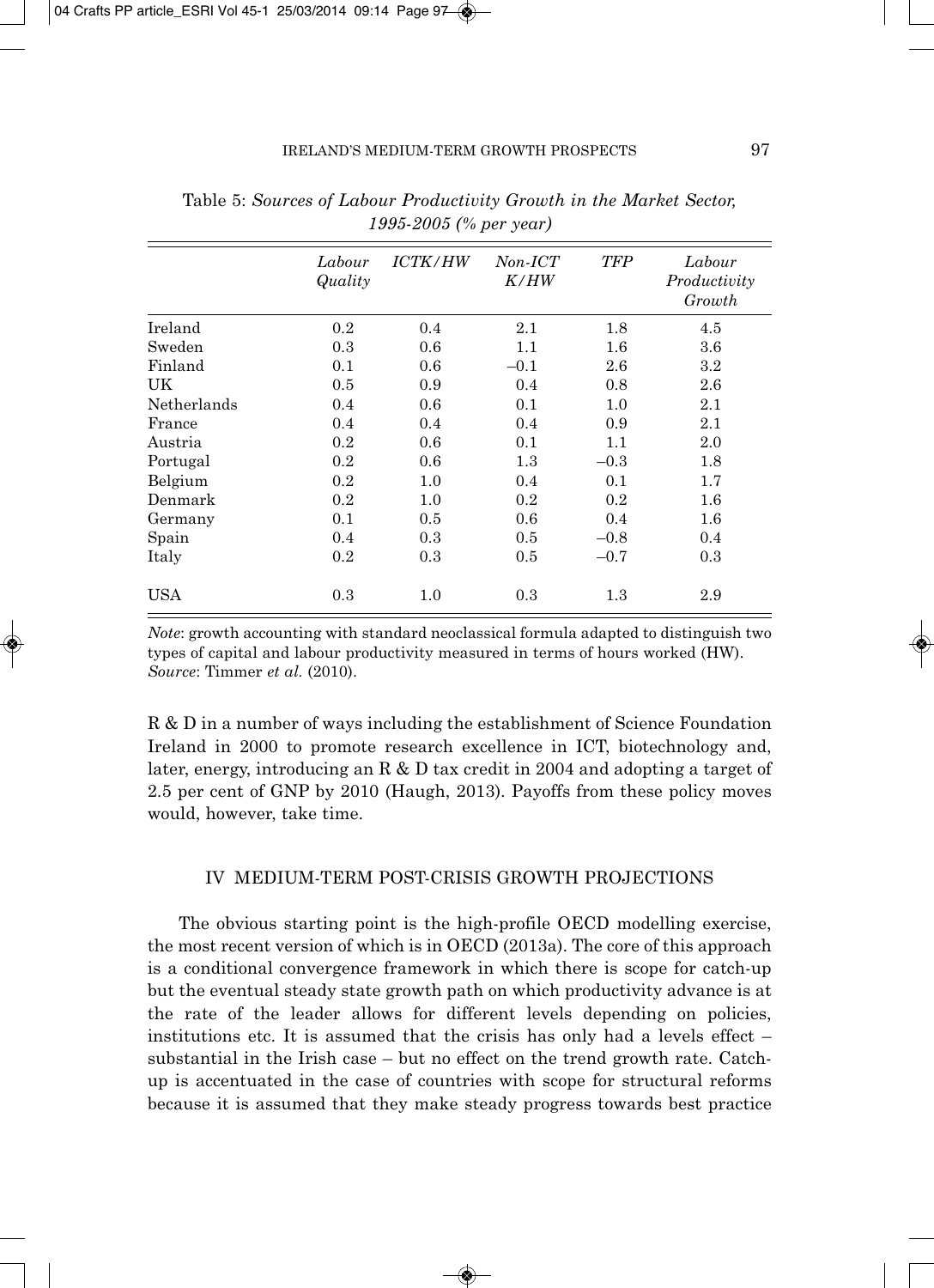which has a productivity payoff. The aftermath of the crisis is assumed complete by 2018 after which actual growth matches potential growth.

The OECD projections for the period 2018 to 2030 are summarised in Table 6. Using the decomposition of Equation (1), Ireland is projected to have real GDP growth at 3 per cent per year comprising 1.3 per cent employment growth and 1.7 per cent labour productivity growth. Both components are questionable and, prima facie, employment growth seems a bit optimistic and productivity growth a bit pessimistic.

Labour force growth in Ireland depends heavily on net migration and, as the last 25 years has underlined, this has varied greatly over time. Based on projections by CSO (2013), employment growth at 1.3 per cent per year would require a migration component of a little over 30,000 per year, similar to the early 2000s and in the top quartile of the last quarter century and slightly above the high-migration scenario presented by CSO (2013). By contrast if the migration component were 10,000 per year or –5,000 per year, the middle and low migration scenarios in CSO (2013), labour force growth would be only 0.7 or 0.3 per cent per year, respectively.

OECD's labour productivity growth places Ireland just below the Euro Area average and well below Greece which is projected to outperform Ireland because it has more scope for catch-up and a much greater opportunity to improve productivity by structural reforms, given that supply-side policies in Ireland are much closer to "best practice" (cf. Table 7). Unlike every other country listed in Table 6, including the Euro crisis countries, Irish performance in 2018 to 2030 is projected to be weaker than in 2001 to 2007. The projection implies no catching-up of the United States which is also expected to achieve labour productivity growth of 1.7 per cent per year. This seems an unlikely baseline in terms of the conceptual framework of OECD's model and seems to result from an unfortunate implementation in which the scope for catch-up is proxied by the real GDP per person gap with the United States. If, instead, this is measured in terms of labour productivity based on Irish real GNP per hour worked, then Irish labour productivity growth would be projected at least to be a bit better than the Netherlands and the UK.<sup>5</sup> In any event, with labour productivity at about 70 per cent of the American level the scope for catch-up growth is surely not exhausted.

It certainly seems possible that real GDP growth might average 3 per cent per year between 2018 and 2030 but, if so, this might more plausibly be on the basis of employment growth of 0.7 per cent per year combined with labour productivity growth of 2.3 per cent. However, this analysis is quite superficial

<sup>5</sup> Real GNP per hour worked in Ireland in 2012 was 1990GK\$27.96 compared with real GDP per hour worked of \$33.64 in the Netherlands, \$29.77 in UK and \$40.02 in USA. Both the Netherlands and UK have less cope for structural reform to raise productivity according to Table 7.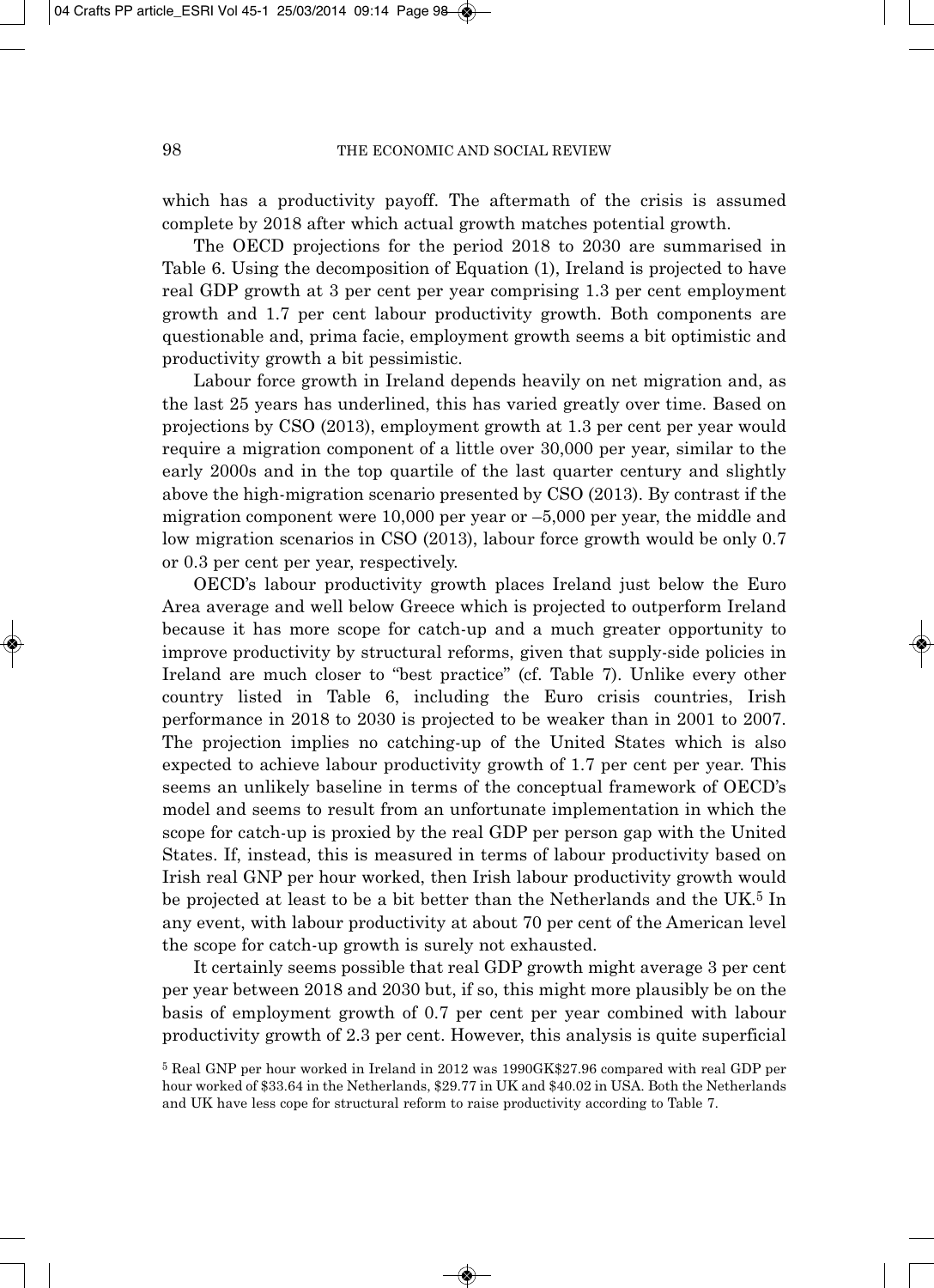| (a) Potential Real GDP<br>Growth (% per year)           | 2001-2007 | 2012-17<br>(actual) | 2012-17<br>(potential) | 2018-30   |
|---------------------------------------------------------|-----------|---------------------|------------------------|-----------|
| <b>OECD</b>                                             | 2.1       | 2.2                 | $1.9\,$                | $2.3\,$   |
| Euro Area                                               | 1.7       | 1.2                 | 1.0                    | 2.0       |
| USA                                                     | 2.4       | 2.5                 | 2.0                    | $2.1\,$   |
| Austria                                                 | 2.1       | 1.7                 | 1.7                    | 1.8       |
| Belgium                                                 | 1.8       | $1.3\,$             | $1.5\,$                | $2.2\,$   |
| Denmark                                                 | 1.4       | 1.2                 | 1.0                    | 1.8       |
| Finland                                                 | 2.7       | 1.5                 | 1.5                    | 2.1       |
| France                                                  | 1.7       | 1.6                 | 1.5                    | 2.3       |
| Germany                                                 | 1.2       | 1.1                 | 1.2                    | 0.9       |
| Netherlands                                             | 1.9       | 1.3                 | 1.4                    | $2.1\,$   |
| Norway                                                  | 3.0       | 3.0                 | 2.7                    | 2.4       |
| Sweden                                                  | 2.6       | $2.6\,$             | 2.7                    | 2.5       |
| UK                                                      | 2.5       | 1.8                 | 1.7                    | 2.6       |
| Switzerland                                             | 1.9       | 2.0                 | 2.1                    | 2.2       |
| Greece                                                  | 2.8       | 0.1                 | 0.5                    | $3.2\,$   |
| Ireland                                                 | 5.4       | 2.5                 | 1.4                    | 3.0       |
| Italy                                                   | 1.1       | 0.3                 | 0.1                    | 2.0       |
| Portugal                                                | 1.6       | 0.5                 | 0.2                    | 2.1       |
| Spain                                                   | 3.3       | 1.4                 | 0.8                    | 3.0       |
| (b) Growth of Potential Real<br>GDP/Worker (% per year) | 2001-2007 |                     | 2012-17                | 2018-2030 |
| OECD                                                    | 1.3       |                     | 1.3                    | 1.8       |
| Euro Area                                               | 0.8       |                     | $0.9\,$                | $1.8\,$   |
| <b>USA</b>                                              | 1.7       |                     | 1.5                    | 1.7       |
| Austria                                                 | 1.1       |                     | 1.0                    | $1.6\,$   |
| Belgium                                                 | 0.8       |                     | 0.8                    | 1.9       |
| Denmark                                                 | 0.9       |                     | 0.8                    | 1.6       |
| Finland                                                 | 1.5       |                     | 1.4                    | 2.3       |
| France                                                  | 0.8       |                     | 1.2                    | 2.1       |
| Germany                                                 | 0.8       |                     | 1.0                    | 1.5       |
| Netherlands                                             | 0.9       |                     | 0.9                    | 2.1       |
| Norway                                                  | $1.7\,$   |                     | $1.6\,$                | $1.9\,$   |
| Sweden                                                  | 2.0       |                     | 1.9                    | 2.2       |
| UK                                                      | 1.6       |                     | 0.9                    | 2.0       |
| Switzerland                                             | 0.8       |                     | 1.0                    | 1.9       |
| Greece                                                  | 1.6       |                     | 0.2                    | 2.6       |
| Ireland                                                 | 2.4       |                     | 1.1                    | 1.7       |
| Italy                                                   | 0.2       |                     | 0.0                    | $1.6\,$   |
| Portugal                                                | 1.2       |                     | $0.5\,$                | 1.8       |
| Spain                                                   | 0.6       |                     | 1.1                    | 1.8       |

Table 6: *OECD Long-Term Growth Projections*

*Source*: OECD (2013a, Ch. 4).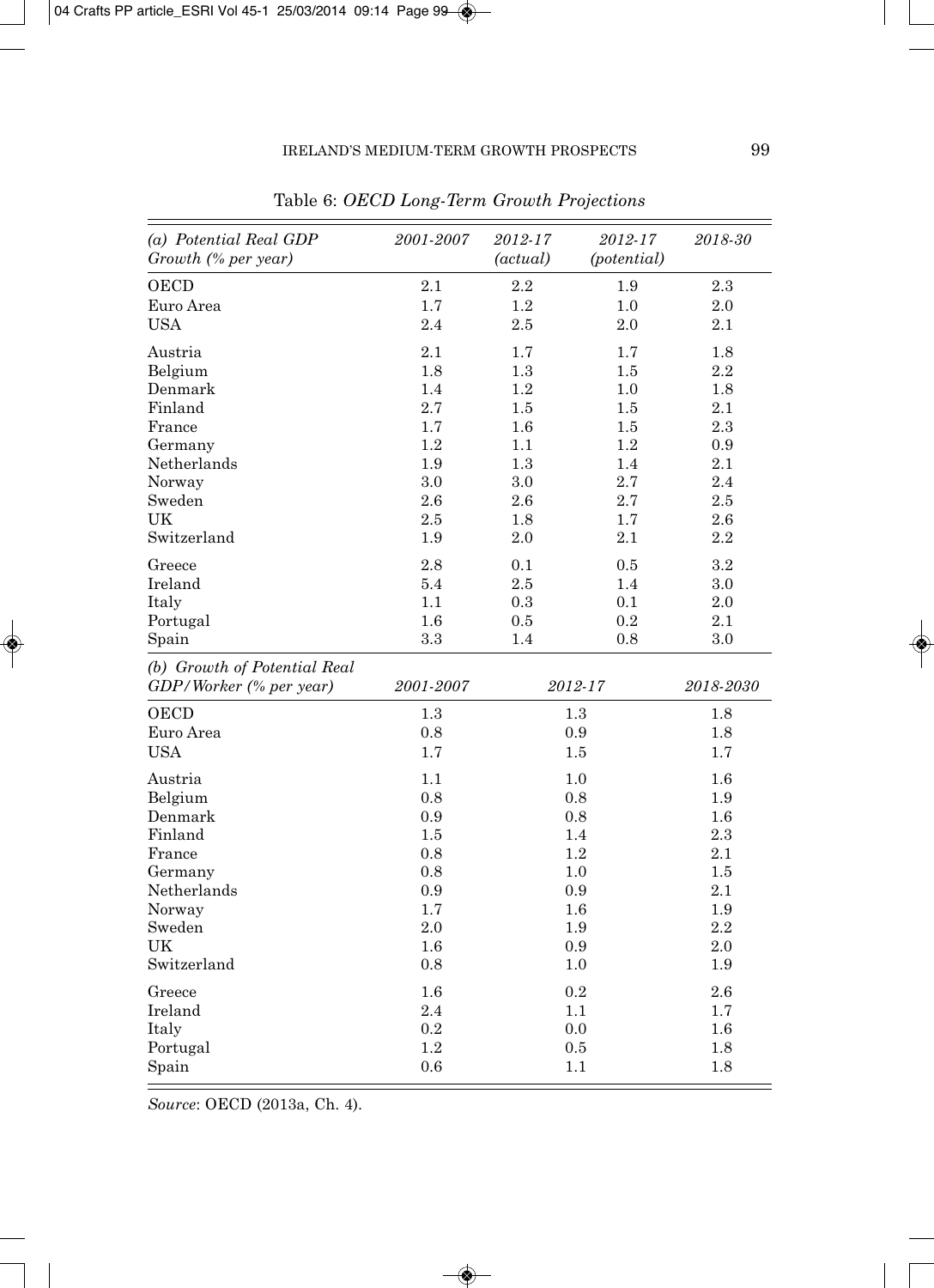|                        | Market | Labour Taxation | Product<br>Market<br>Regulation | Education | $R \& D$<br>Incentives | Total |
|------------------------|--------|-----------------|---------------------------------|-----------|------------------------|-------|
| Moving to OECD Average |        |                 |                                 |           |                        |       |
| <b>USA</b>             | 0.3    | 1.4             | 0.0                             | 2.5       | 0.0                    | 4.2   |
| France                 | 4.5    | 10.9            | $2.2\,$                         | 2.1       | 1.5                    | 21.2  |
| Germany                | 6.1    | 9.9             | 0.0                             | 0.0       | 0.0                    | 16.0  |
| Netherlands            | 1.8    | 1.3             | 0.0                             | 0.0       | 0.1                    | 3.2   |
| UK                     | 1.1    | 0.0             | 0.0                             | 4.6       | 0.0                    | 5.7   |
| Greece                 | 6.0    | 10.1            | 22.0                            | 5.8       | 0.0                    | 43.9  |
| Ireland                | 6.8    | 0.9             | 9.7                             | 0.0       | 0.0                    | 17.4  |
| Italy                  | 0.3    | 10.8            | 0.3                             | 5.4       | 0.2                    | 17.0  |
| Portugal               | 7.3    | 0.7             | 8.5                             | 21.8      | 1.3                    | 39.6  |
| Spain                  | 3.5    | 4.6             | 0.0                             | 6.3       | 1.4                    | 15.8  |
| "10 per cent Reforms"  |        |                 |                                 |           |                        |       |
| OECD Average           | 5.1    | 3.3             | 3.8                             | 11.6      |                        | 23.8  |

Table 7: *Potential Impact on Real GDP per Person of Structural Policy Reforms (%)*

*Source*: Barnes *et al*. (2011).

and a closer look is required. A first step is to consider the contributions of TFP, labour quality and capital deepening that might deliver labour productivity growth 2.3 per cent per year.

On the standard neoclassical balanced growth path,  $\Delta Y/Y = (\Delta L/L +$  $\Delta A/A$ /(1 –  $\alpha$ ). Taking  $\Delta L/L = 0.9$  per cent per year, based on the middle migration labour force growth of 0.7 plus a continuation of early 21st century labour quality growth of 0.2, and  $\alpha$  = 0.4, this implies that TFP growth of 0.9 per cent per year would be required to yield real GDP growth at 3 per cent. This path would entail a capital deepening contribution of 1.2 per cent per year, roughly the rate observed in the Celtic Tiger years, so that real GDP per hour worked grew at 2.3 per cent per year.

The key to this calculation is the TFP growth rate so what chance is there that 0.9 per cent per year might be achieved? Here the starting point is the contribution from a relatively large ICT production sector. Estimates of its possible contribution might be based on those of Oulton (2012) reported in Table 8 which put the prospective Irish TFP contribution at 0.5 per cent per year. Clearly, these estimates make assumptions both about the sector's weight and the scope for continued technological progress in ICT. A recent review of the prospects for further technological advances concludes that there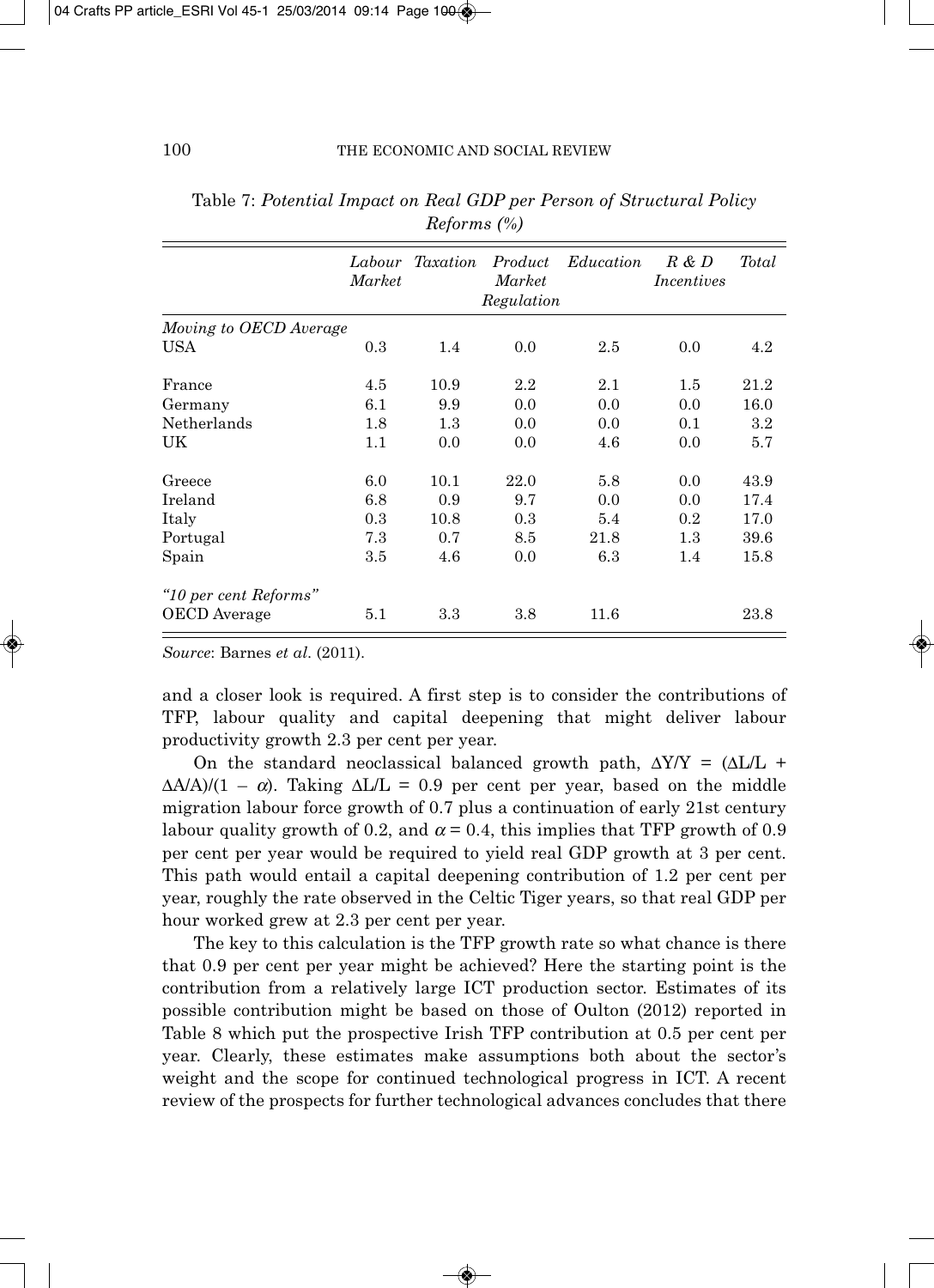|                     | ICT-Use<br>$Own \beta$ | ICT-Use<br>Swedish $\beta$ | ICT-<br>Output | ICT Income<br>Share<br>$(\%$ GDP) | <b>ICT</b> Output<br>Share<br>$(\%$ GDP) |
|---------------------|------------------------|----------------------------|----------------|-----------------------------------|------------------------------------------|
| Austria             | 0.46                   | 0.76                       | 0.22           | 4.25                              | 3.15                                     |
| Belgium             | 0.64                   | 0.73                       | 0.13           | 6.03                              | 1.90                                     |
| Czech Republic      | 0.53                   | 0.81                       | 0.27           | 4.54                              | 3.81                                     |
| Denmark             | 0.62                   | 0.70                       | 0.20           | 6.13                              | 2.88                                     |
| Finland             | 0.67                   | 0.76                       | 0.57           | 6.14                              | 8.21                                     |
| France              | 0.48                   | 0.68                       | 0.17           | 4.91                              | 2.46                                     |
| Germany             | 0.44                   | 0.68                       | 0.33           | 4.45                              | 4.75                                     |
| Hungary             | 0.58                   | 0.79                       | 0.44           | 5.08                              | 6.27                                     |
| Ireland             | 0.39                   | 0.94                       | 0.51           | 2.88                              | 7.24                                     |
| Italy               | 0.36                   | 0.70                       | 0.19           | 3.52                              | 2.67                                     |
| Netherlands         | 0.51                   | 0.71                       | 0.10           | 5.36                              | 1.36                                     |
| Slovenia            | 0.28                   | 0.62                       | 0.28           | 3.09                              | 3.97                                     |
| Spain               | 0.53                   | 0.76                       | 0.10           | 4.83                              | 1.39                                     |
| Sweden              | 0.70                   | 0.70                       | 0.24           | 6.93                              | 3.39                                     |
| UK                  | 0.60                   | 0.66                       | 0.16           | 6.34                              | 2.26                                     |
| Un-weighted Average | 0.52                   | 0.73                       | 0.26           |                                   |                                          |

Table 8: *ICT and Long-Run Growth Potential (% per year)*

*Note*:  $\beta$  is the factor share of ICT capital; a high value indicates relatively successful diffusion and is conducive to a higher growth contribution.

These projections are based on a neoclassical growth model with two types of capital, ICT capital and other capital and two types of output, ICT production and other production. Each output has a similar production function  $y = Ak_{\text{NICT}} \alpha k_{\text{ICT}} \beta$  where y is output per worker and k denotes capital per worker with  $\alpha$  and  $\beta$  the same in each case but  $\Delta A/A$  is bigger in the ICT sector. The relative price of ICT capital falls in line with the TFP growth differential. In the traditional model with one type of capital, steady state labour productivity growth is  $(\Delta A/A)/s_L$ , where  $s_L$  is labour's share of national income. In the modified model, the weighted average of TFP growth in the two sectors is augmented by an additional term  $(\beta \Delta p/p)/s_L$  where  $\Delta p/p$  is the rate of decline of the price of ICT capital goods relative to other capital goods. The estimates assume that the real price of ICT equipment falls at 7 per cent per year. ICT income and output shares were obtained from the EUKLEMS database.

*Source:* Oulton (2012).

is, of course, considerable uncertainty but that the rate of TFP growth in the sector assumed by Oulton (2012) is about at the midpoint of the possible outcomes (Byrne *et al.*, 2013). This implies that the TFP growth contribution of the rest of the economy would need to be 0.4 per cent per year which would look quite reasonable by historical standards if the policy errors of the early 21st century, and the imbalances that they generated, are not repeated.

Going beyond this simple formulation, three refinements of the argument can be made. First, to deal adequately with the possible impact of ICT on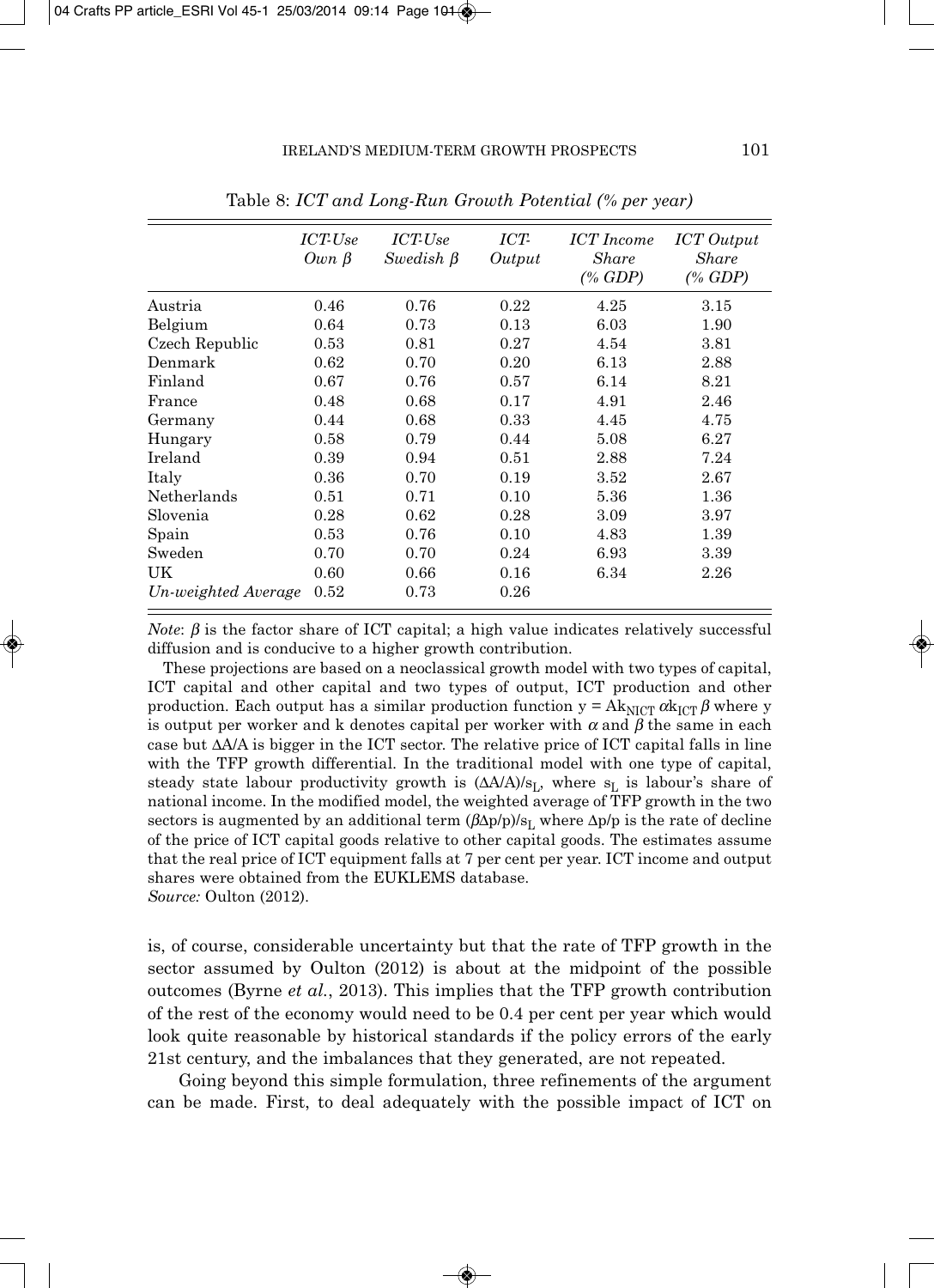future growth it is useful to move beyond the one sector neoclassical growth model to a two-sector formulation where the economy has ICT and other goods production sectors and uses two types of capital, namely, ICT capital and other capital, as in Oulton (2012). Given that TFP growth in the ICT production sector is relatively fast and that this makes ICT capital relatively cheaper over time, steady-state growth will be characterised by the ICT capital stock growing faster than non-ICT capital. Growth will be positively related to TFP growth in ICT production and to both the income share of ICT capital and the output share of ICT production.6

The implications of this formulation for Ireland are shown in Table 8. Paradoxically, while Ireland has the second largest ICT- production sector it makes the least use of ICT capital of any of these countries. Even so, there is considerable scope for relatively rapid growth of the ICT capital stock to raise labour productivity growth in the medium term – by 0.39 per cent per year at existing income shares. Were the further diffusion of ICT to raise its income share to the Swedish level, then the steady-state growth contribution would rise to 0.94 per cent per year.7 Clearly, this is a rather stylised calculation but it does underline the possible upside from continuing technological progress in ICT and offers scope for catch-up.

Second, in the past and especially in the Celtic Tiger period, Ireland's growth has depended heavily on FDI. This raises the question of whether Ireland is still well-positioned to punch above its weight in attracting FDI. Success in this regard would help sustain the re-balancing of the economy away from non-tradables such as construction and back towards exportable manufacturing and services activities in which multinationals account for about 90 per cent of exports. Obviously, some of Ireland's original advantages have either disappeared or been reduced. Even in 1999 hourly labour costs in Ireland were only about 65 per cent of the German level but by 2012 this had risen to 96 per cent and the accession countries now play the role of the lowwage locations within the EU with hourly labour costs at 25 to 30 per cent of the Irish level. Ireland remains an economy with a low corporate tax rate but, as Table 4 shows, gaps have narrowed and the accession countries generally have lower tax rates than the EU15. Ireland's scores on product market regulation and employment protection have improved since the late 1990s and still are close to top of the class but again gaps are narrowing and more countries offer a relatively-low regulation profile (Table 3). Ireland continues to achieve a high "Doing Business" ranking but continues to be held back by low scores for construction permits and electricity supply.

<sup>6</sup> So, technological progress in ICT raises growth in a country with no ICT production through the growth of the (imported) ICT capital stock.

<sup>7</sup> The impact is relatively large for Ireland because the share of labour in output is relatively small.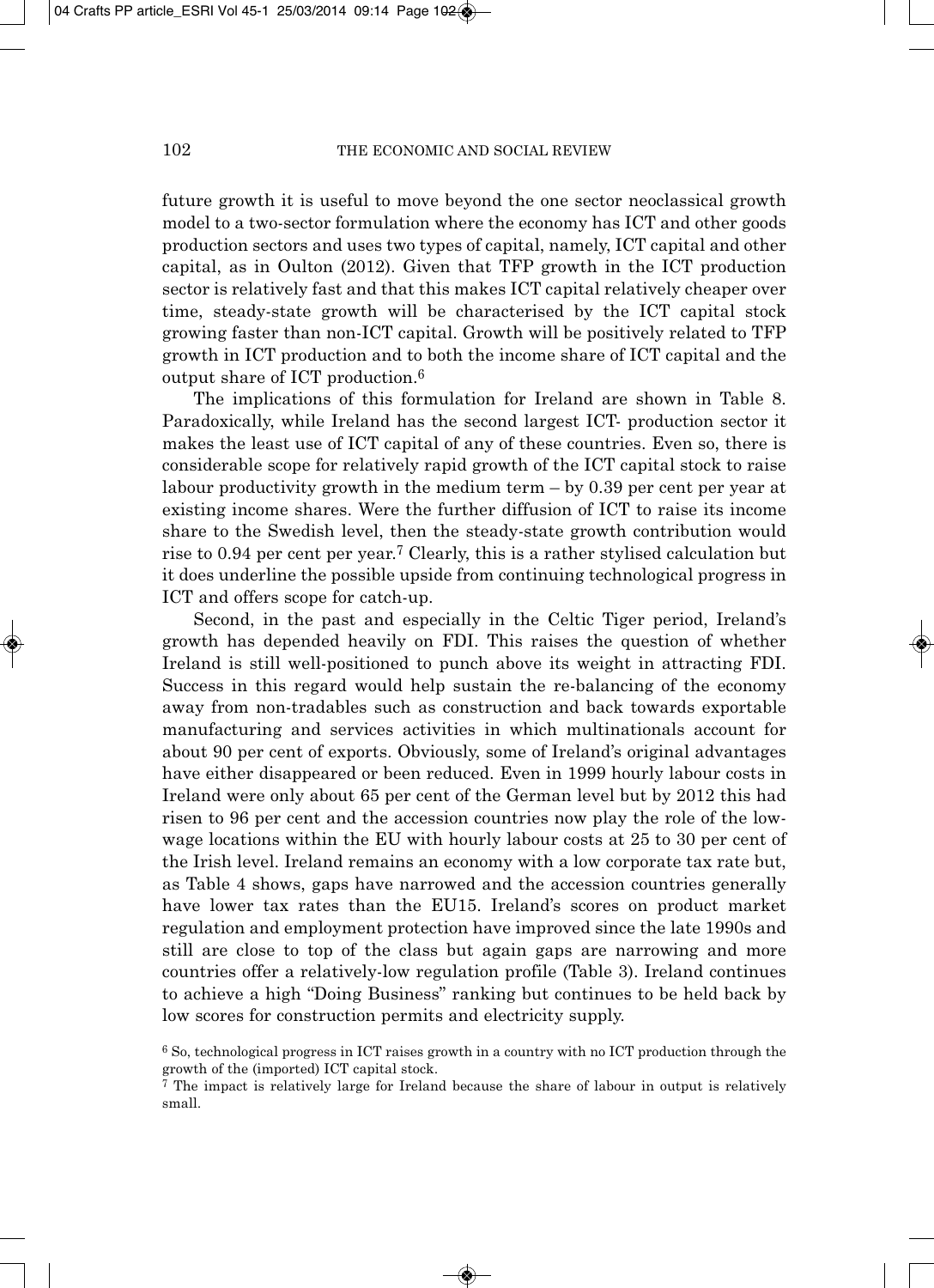Nevertheless, there are good reasons to believe that Ireland will continue to benefit from a strong share of FDI based on a different mix of advantages that will attract and retain multinationals producing higher value-added services such as software and hi-tech manufacturing in sectors such as pharmaceuticals and medical devices (Barry and Bergin, 2012). These activities can be attracted by continuing to upgrade the national innovation system, by further increasing the supply of highly educated workers and by the agglomeration benefits offered by already established clusters. Ireland has sustained a very strong revealed comparative advantage in high-tech knowledge-intensive services in recent years (Ruane *et al.*, 2013).

Third, as a very open economy, Ireland is exposed to external shocks. While these were favourable in the Celtic Tiger period, arguably they could be adverse in future. In particular, Ireland is exposed to problems in the Euro Area, as was highlighted recently in the ESRI's *Medium-Term Review*. This presented two scenarios "recovery" and "stagnation"; in the former, growth resumes in the Euro Area rather as OECD supposes but in the latter the EU is a "zombie economy". Comparing these two scenarios which are summarised in Table 9, with "stagnation" average output growth between 2015 and 2030 is lower by 1.2 and employment growth lower by 1.0 percentage points per year while the investment rate is lower by an average of 2.3 per cent of GNP and the unemployment rate is higher by 6.2 percentage points. Clearly, this would undermine relatively rapid growth based on a resumption of inmigration and the repercussions are more serious in the context of Ireland as a "regional economy".

While seeing the EU as a zombie economy is no doubt exaggeration, there are good reasons to doubt the OECD's optimism about future growth prospects for the Euro Area. Until the architecture of the currency Union is fully repaired, the possibility of another financial crisis cannot be completely discounted. More worryingly, if fiscal orthodoxy is the route back to Maastricht, this will entail a long period of high public debt to GDP ratios. The implications of this are unlikely to be favourable for growth and could have a significant negative impact. Although the claim of a 90 per cent threshold beyond which growth declines sharply is probably not robust, the evidence does suggest that growth is likely to be adversely affected by high debt ratios (Egert, 2013) and continuing fiscal consolidation will undermine growth in the absence of offsetting policy stimulus. Economic history also suggests that slow recovery in the Euro Area with few degrees of policy freedom will not be positive in the longer term either for European economic integration or structural reform (Crafts, 2013).

Overall, it is quite possible that the OECD (2013a) estimate of Ireland's GDP growth potential as 3 per cent per year for 2018-30 is correct but, if so,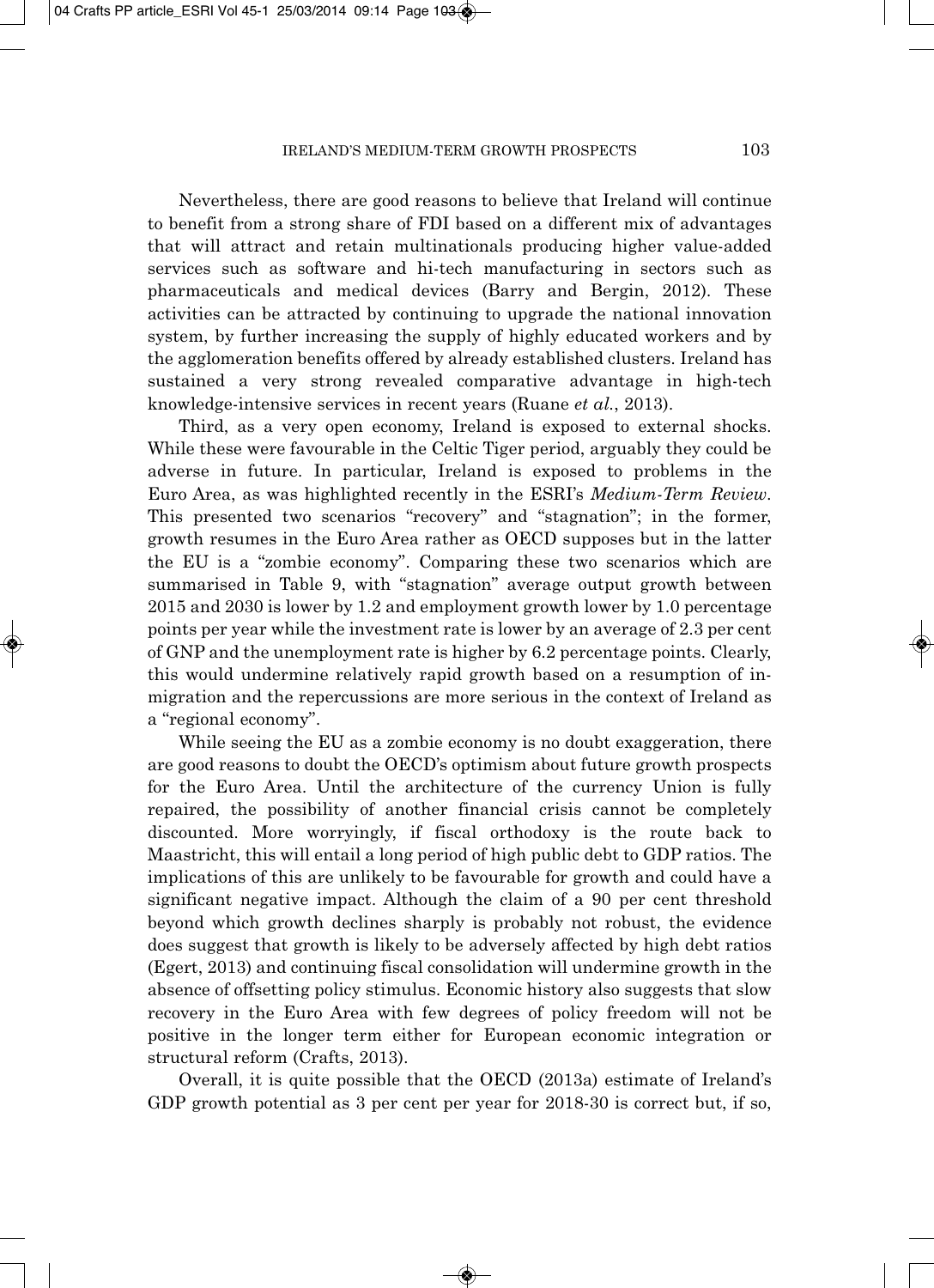| (a) Recovery                      | 2015-2020 | 2020-2025 | 2025-2030 |
|-----------------------------------|-----------|-----------|-----------|
| Average Growth Rate (% per year)  |           |           |           |
| Real GDP                          | 4.0       | 2.2       | 2.0       |
| Employment                        | 2.2       | 0.8       | 1.0       |
| Labour Productivity Manufacturing | 6.1       | 4.0       | 1.8       |
| Labour Productivity Services      | 1.2       | 0.7       | 1.2       |
| Investment (% GNP)                | 20.1      | 20.1      | 20.2      |
| Unemployment Rate (%)             | 8.2       | 5.4       | 4.7       |
| (b) Stagnation                    | 2015-2020 | 2020-2025 | 2025-2030 |
| Average Growth Rate (% per year)  |           |           |           |
| Real GDP                          | 1.4       | 1.4       | 1.8       |
| Employment                        | 0.3       | 0.3       | 0.3       |
| Labour Productivity Manufacturing | 6.1       | 3.1       | $-0.5$    |
| Labour Productivity Services      | 0.2       | 0.4       | 0.8       |
| Investment (% GNP)                | 16.5      | 18.1      | 19.3      |
| Unemployment Rate (%)             | 12.6      | 10.5      | 6.8       |

Table 9: *"Recovery' versus "Stagnation'*

*Source*: Bergin *et al*. (2013).

this is likely to be achieved with a higher contribution from productivity and a lower contribution from employment growth than OECD suggests. Ireland has enduring supply-side strengths which will allow FDI-based growth to continue but optimism has to be tempered by worries about its exposure to shocks from and/or stagnation in the Euro Area.

## V SOME POLICY IMPLICATIONS

This section briefly discusses four areas of "horizontal" industrial policy which have implications for growth performance over the medium term, all of which are flagged up in Department of Finance (2013), and where there may be scope to improve.

## *(a) Fiscal Consolidation*

The design of fiscal consolidation matters. Generally speaking, relying mostly on cutting public expenditure rather than raising taxes is more likely to be growth friendly. However, this depends on current rather than capital expenditure bearing the brunt. Investment in public capital has positive effects on real GDP where an output elasticity of about 0.2 is a reasonable assumption and also "crowds in" private capital in the medium term (Kamps,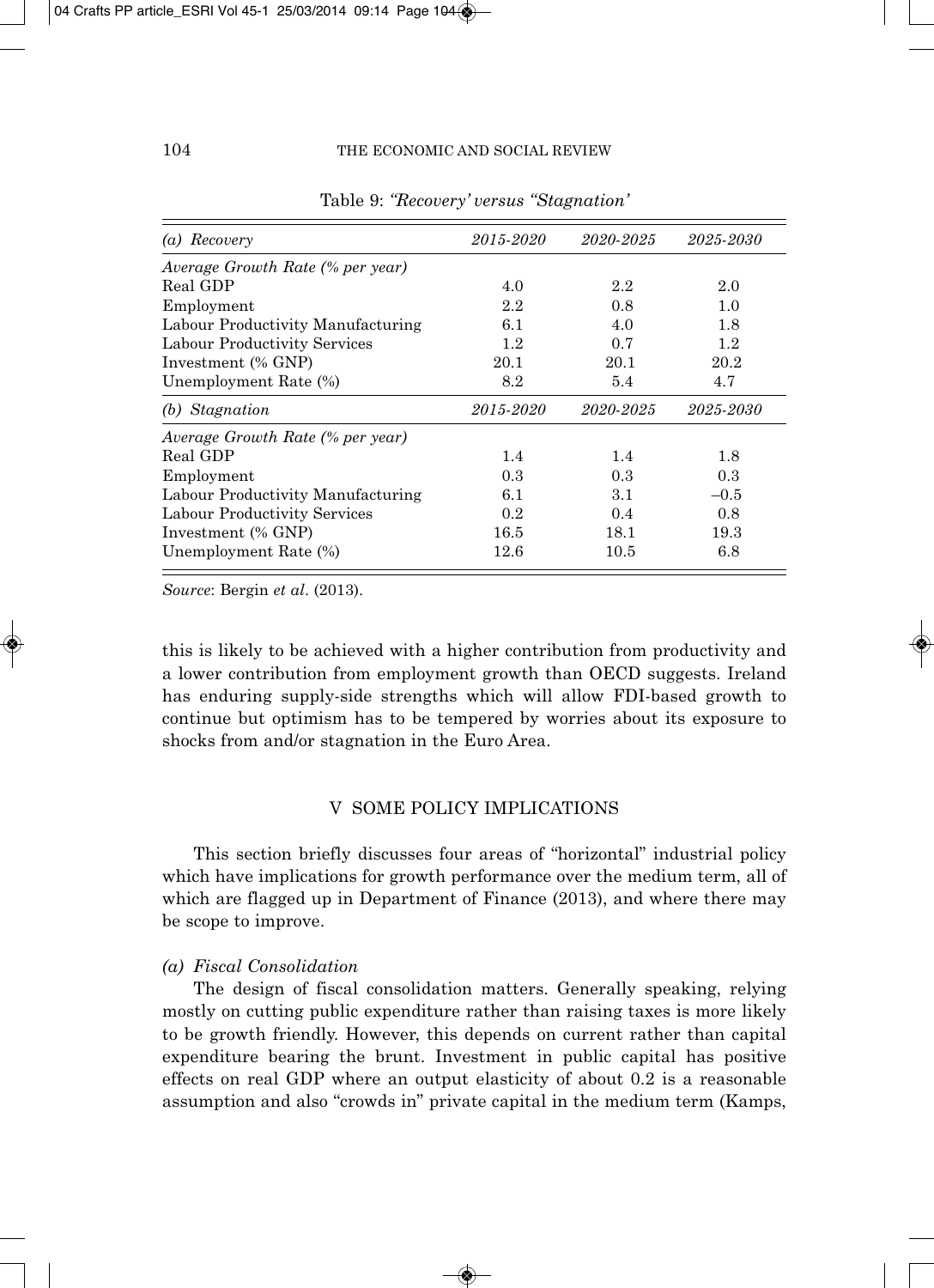2005a). Using the formula in Kamps (2005b, Table 7), the growth maximising rate of public investment is 3 per cent of GDP if trend growth is 3 per cent per year.

Ireland is emerging from the crisis with a very high public debt; gross debt in 2013 was 126 per cent of GDP. The rules of the Euro Area prescribe a gross government debt ratio of 60 per cent and the debt-convergence rules adopted in the light of the crisis indicate that 1/20th of the excess over this level shall be removed each year. OECD (2013a) calculates that to stay within this rule for every year from 2014 to 2023, Ireland will have to maintain a primary budget surplus of about 3.5 per cent of GDP. The obvious concern is that there may be a prolonged period when capital expenditure is well below 3 per cent of GDP given that it has already fallen to under 2 per cent and that past episodes of fiscal stringency have been notable for their negative impact on public investment (Mehrotra and Valila, 2006). This outcome should be avoided.8

### *(b) Education*

There is evidence that the quality of education as measured by cognitive skills has strong positive effects on growth. On this measure, Irish schooling quality is above the OECD average but still well below the best performers (Table 10). It has been estimated that increasing the PISA score in maths and science from 511.5 in 2012 by 25 points, to roughly the average of Finland and South Korea, would raise the long-run growth rate by about 0.3-0.4 percentage points (Hanushek and Woessmann, 2012). It may be that the PISA account of cognitive skills overstates Irish skills since the OECD adult skills survey measures (also reported in Table 10) are significantly less favourable in which case improving educational quality is likely to matter even more.

What does this imply for policy? The obvious point might seem to be that education spending should be protected during fiscal consolidation. That said, it may be more important effectively to address principal-agent problems in the delivery of education. Across countries, about 80 per cent of the variance in cognitive skills is explained by the organisation of the education system (Woessmann *et al.*, 2007). The most important implications of this study for Irish schools may be to review the regulation of private operation of schools and to ensure stronger accountability in the provision of schooling. The key point is that designing better incentive structures could improve the quality of schooling even at a time when expenditure is under pressure.

<sup>8</sup> Ideally, the appropriate fiscal policy for Ireland will be conducive to rebalancing towards tradables which also argues for squeezing public consumption rather than capital spending (Lane, 2009).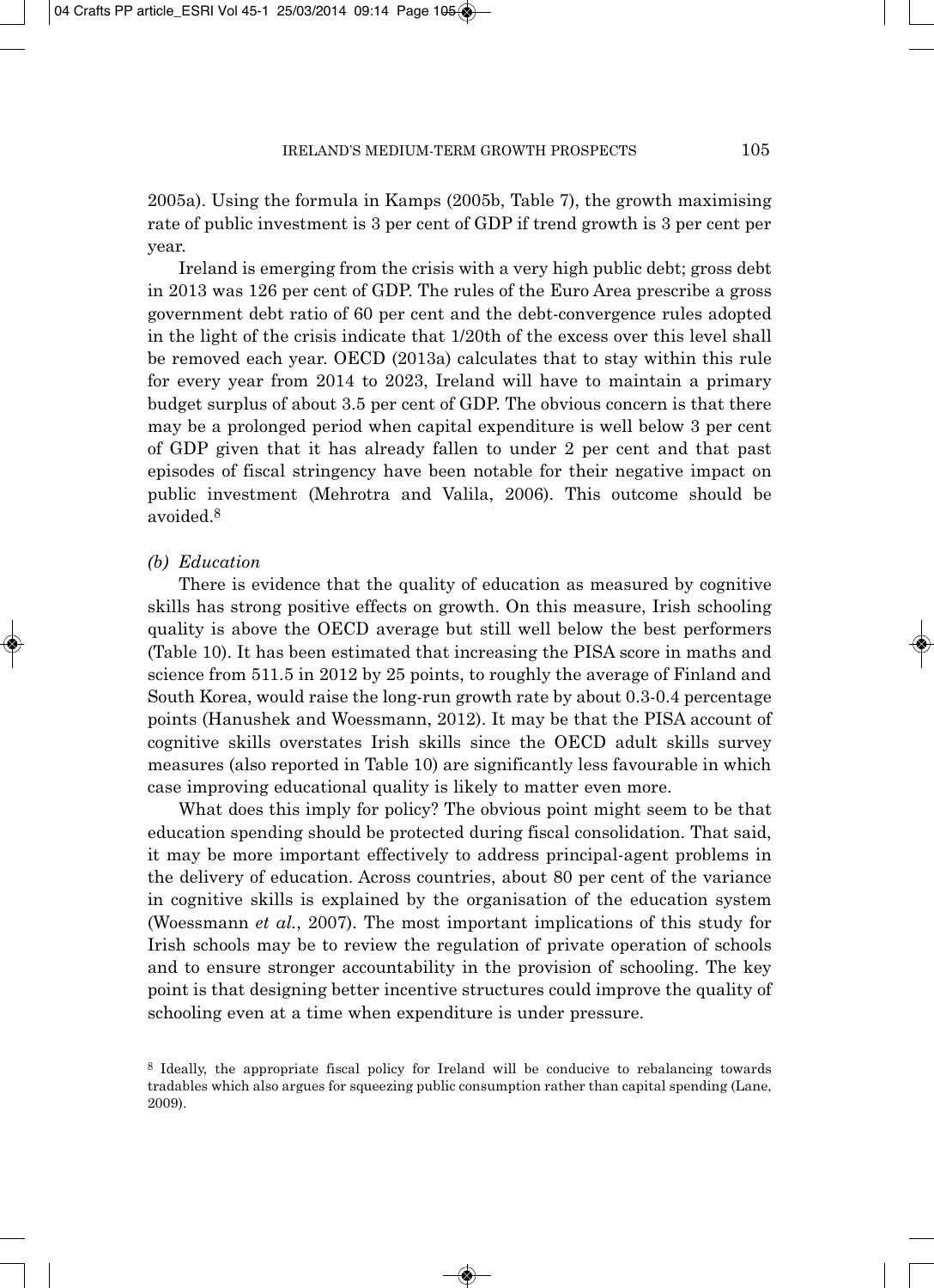|                | <b>PISA</b> | Adult<br><b>Skills</b> | Adult ICT  | Tertiary<br>Years |
|----------------|-------------|------------------------|------------|-------------------|
|                |             |                        | Skills (%) |                   |
| Austria        | 506.0       | 272.2                  | 32.4       | 0.48              |
| Belgium        | 510.0       | 278.0                  | 34.5       | 0.93              |
| Denmark        | 499.0       | 274.6                  | 38.6       | 0.63              |
| Finland        | 532.0       | 284.8                  | 41.6       | 0.81              |
| France         | 497.0       | 258.2                  |            | 0.64              |
| Germany        | 519.0       | 270.8                  | 36.0       | 0.64              |
| Greece         | 460.0       |                        |            | 0.93              |
| Ireland        | 511.5       | 261.0                  | 25.2       | 1.01              |
| Italy          | 489.5       | 248.8                  |            | 0.33              |
| Netherlands    | 522.5       | 282.2                  | 41.6       | 0.82              |
| Norway         | 492.0       | 278.4                  | 41.0       | 0.85              |
| Portugal       | 488.0       |                        |            | 0.30              |
| Spain          | 490.0       | 248.8                  |            | 0.83              |
| Sweden         | 481.5       | 279.2                  | 44.0       | 0.84              |
| Switzerland    | 523.0       |                        |            | 0.62              |
| United Kingdom | 504.0       | 267.1                  | 34.7       | 0.68              |
| Czech Republic | 503.5       | 274.8                  | 33.1       | 0.32              |
| Estonia        | 531.0       | 274.5                  | 27.5       | 0.92              |
| Hungary        | 485.5       |                        |            | 0.53              |
| Latvia         | 496.5       |                        |            | 0.61              |
| Lithuania      | 487.5       |                        |            | 0.84              |
| Poland         | 522.0       | 263.4                  | 19.2       | 0.46              |
| Slovakia       | 476.5       | 274.8                  | 25.7       | 0.38              |
| Slovenia       | 507.5       |                        |            | 0.51              |
| Japan          | 541.5       | 292.2                  | 34.6       | 1.21              |
| South Korea    | 546.0       | 268.0                  | 30.4       | 1.13              |
| <b>USA</b>     | 490.0       | 261.3                  | 31.1       | 1.71              |

Table 10: *Educational Standards in 2012: Cognitive Skills and Tertiary Years*

*Note*: PISA is average of maths and science scores; adult skills are average of literacy and numeracy; adult ICT skills is % at levels 2 and 3 in problem-solving; average years of tertiary education are for population aged 25 and over. *Sources*: Barro and Lee (2013); OECD (2013b) (2013c).

### *(c) Innovation Policy*

Innovation policy is an area which matters both in terms of diffusion of new technologies from abroad and home-grown technological advance and the return to R & D accrues from both aspects (Griffith *et al.*, 2004). As a small, close-to-frontier, country both facets are of importance for Ireland. A weakness that is frequently pointed out is innovative activities are dominated by multinational firms and that "indigenous" SMEs are less innovative than their international counterparts. If this indicates a weakness in absorptive capacity,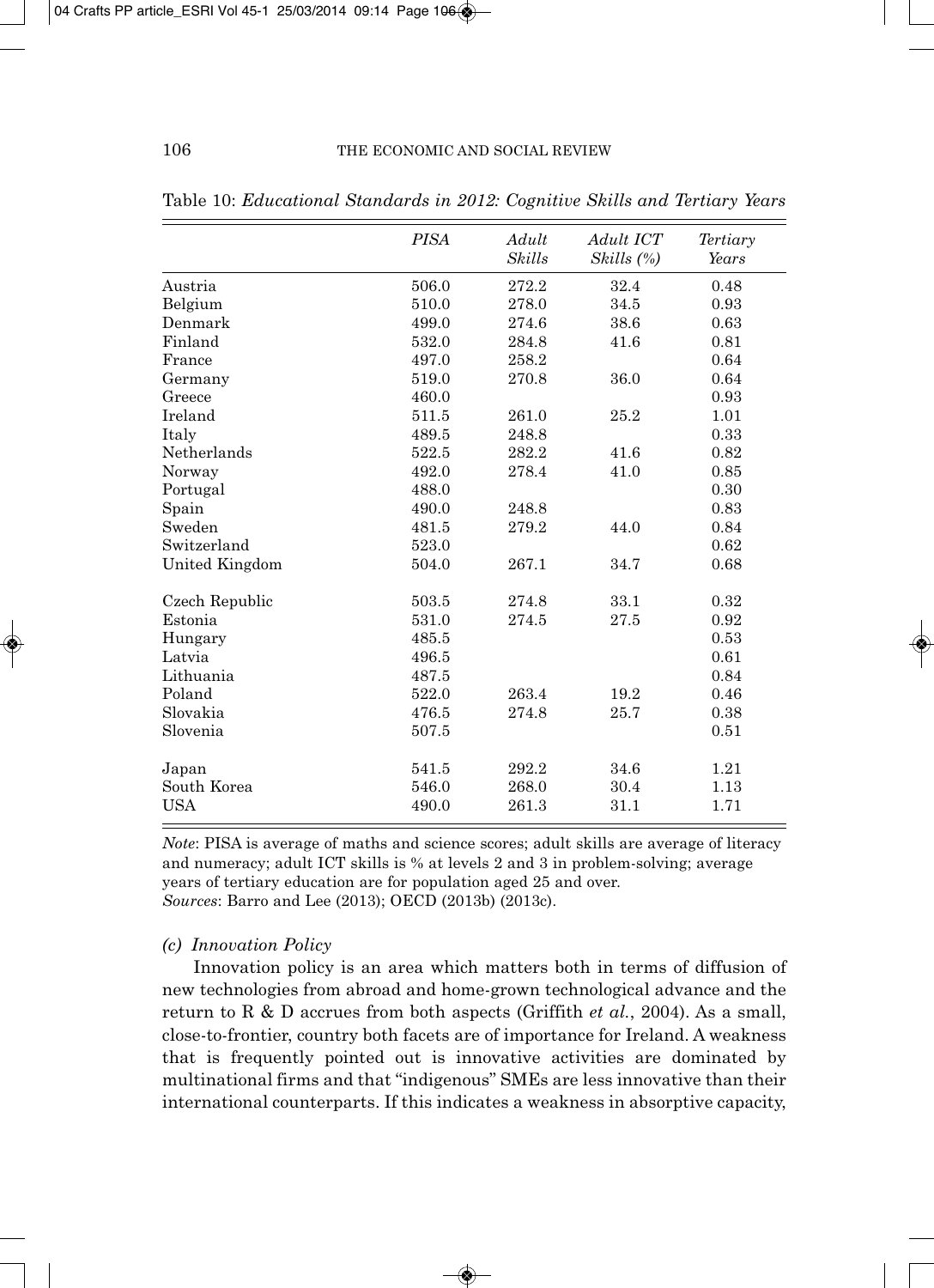as seems likely, this may be a greater concern than that Ireland has not yet realised its ambition to see R  $\&$  D expenditure at 2.5 per cent of GNP (Table 11).

Recognition of the potential importance of strengthening support for innovative activities has led to a plethora of programmes and agencies seeking to address the issue. Haugh (2013) pointed out that there is a clear need for evidence on the effectiveness of policies to promote innovation especially those targeted at SMEs. UK experience strongly suggests that this is right,

|                      | $R \& D$<br>(GERD)<br>2000 | $R \& D$<br>(BERD)<br>2000 | $R \& D$<br>(GERD)<br>2011 | $R \& D$<br>(BERD)<br>2011 | Innovation<br>Active<br>2008-10 |
|----------------------|----------------------------|----------------------------|----------------------------|----------------------------|---------------------------------|
| Austria              | 1.86                       |                            | 2.75                       | 1.87                       | 55                              |
| Belgium              | 2.04                       |                            | 2.04                       | 1.37                       | 61                              |
| Denmark              | 2.30                       | 1.54                       | 3.09                       | 2.09                       | 54                              |
| Finland              | 3.40                       |                            | 3.78                       | 2.66                       | 55                              |
| France               | 2.18                       |                            | 2.24                       | 1.42                       | 52                              |
| Germany              | 2.49                       |                            | 2.88                       | 1.94                       | 80                              |
| Greece               | 0.66                       | 0.20                       | 0.60                       | 0.17                       |                                 |
| Ireland              | 1.35                       | 0.97                       | 2.12                       | 1.46                       | 60                              |
| Italy                | 1.11                       |                            | 1.25                       | 0.68                       | 55                              |
| Netherlands          | 1.90                       |                            | 1.85                       | 0.89                       | 56                              |
| Norway               | 1.62                       | 0.94                       | 1.68                       | 0.86                       | 43                              |
| Portugal             | 0.80                       |                            | 1.49                       | 0.69                       | 60                              |
| Spain                | 0.94                       |                            | 1.33                       | 0.70                       | 41                              |
| Sweden               | 3.96                       | 3.03                       | 3.37                       | 2.34                       | 60                              |
| Switzerland          | 2.57                       | 1.90                       | 2.87                       | 2.11                       |                                 |
| United Kingdom       | 1.84                       | 1.21                       | 1.77                       | 1.09                       | 44                              |
| Czech Republic       | 1.33                       | 0.80                       | 1.85                       | 1.12                       | 51                              |
| Estonia              |                            |                            | 2.41                       | 1.52                       | 57                              |
| Hungary              | 0.80                       | 0.35                       | 1.21                       | 0.75                       | 31                              |
| Latvia               |                            |                            |                            |                            | 30                              |
| Lithuania            |                            |                            |                            |                            | 34                              |
| Poland               | 0.66                       | 0.24                       | 0.74                       | 0.23                       | 28                              |
| Slovakia             | 0.65                       | 0.43                       | 0.68                       | 0.25                       | 35                              |
| Slovenia             |                            |                            | 2.47                       | 1.83                       | 50                              |
| Japan                | 2.99                       | 2.12                       | 3.39                       | 2.61                       |                                 |
| South Korea          | 2.65                       | 1.96                       | 4.03                       | 3.09                       |                                 |
| <b>United States</b> | 2.72                       | 2.04                       | 2.77                       | 1.89                       |                                 |

Table 11: *R & D Expenditure (% GDP) and Innovation Active Businesses (%)*

*Note*: Ireland as % GNP; Greece data for 2007; Switzerland data for 2008. *Sources:* OECD, Main Science and Technology Indicators; Community Innovation Survey.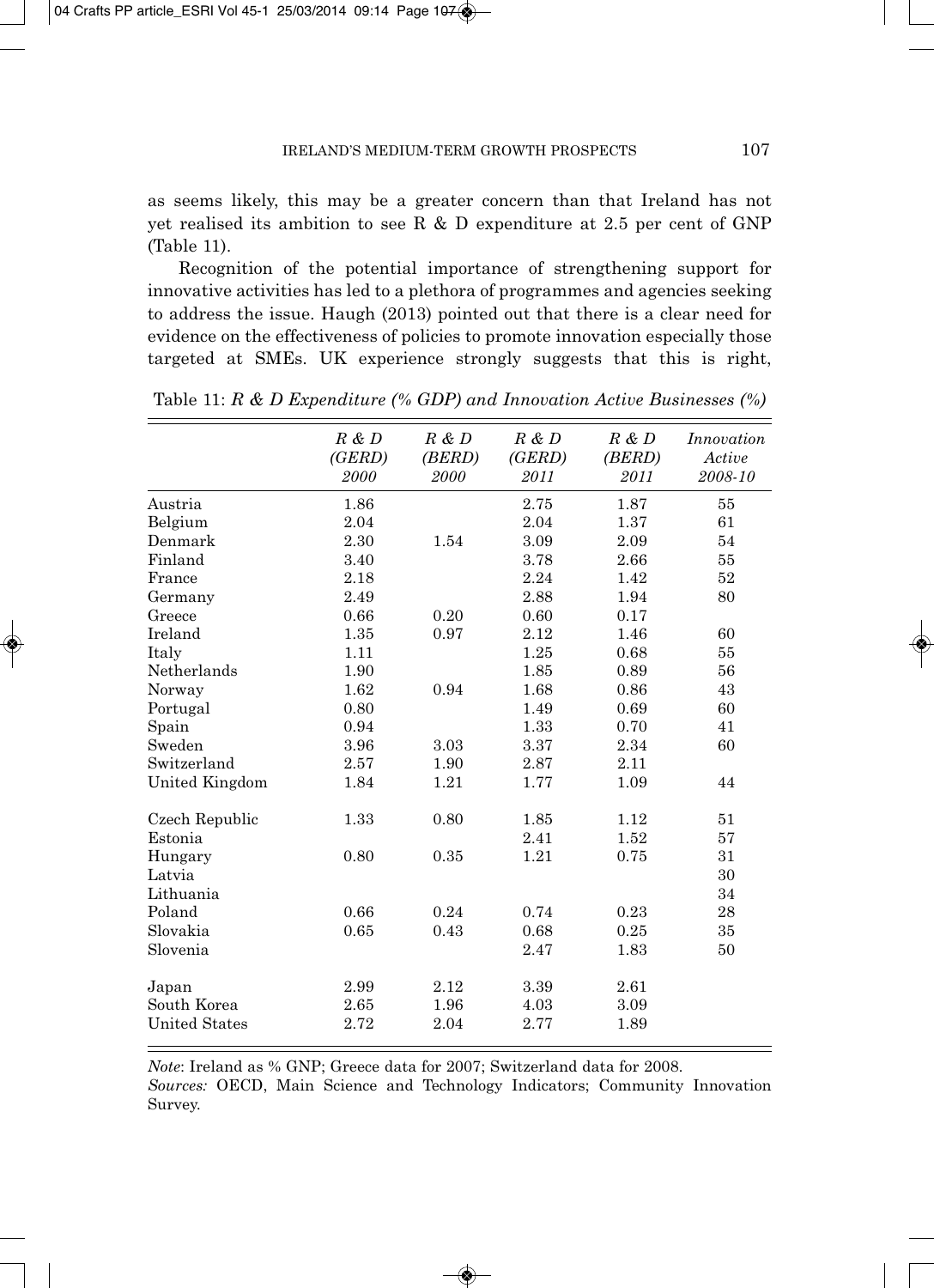especially at a time of fiscal consolidation because the benefit-cost ratios of different initiatives vary greatly even though, in general, the social returns to policies to promote innovation by SMEs are high. Based on an analysis of increases in turnover, Foreman-Peck (2013) found that the social rate of return to all SME innovation policies was at least 46 per cent and probably considerably greater than this; however, the UK grant-based schemes such as SMART and SPUR achieved benefit-cost ratios which were double those from the UK R & D tax credit.

#### *(d) Competition Policy*

It is now generally agreed that strong (though not perfect) competition in product markets is good for productivity performance by putting greater pressure on management to perform (Bloom and van Reenen, 2007), especially in liberal market economies like Ireland. The value of effective competition policy is greater in close-to-frontier economies where it matters for its effects on  $\mu_n$  as well as  $\mu_m$  (Aghion and Howitt, 2006).

Before the crisis, reviews of Irish competition policy suggested room for improvement. On a scale of 0 to 6, OECD's methodology rated Ireland at 2.34 which was the median rating in the EU15 (Hoj, 2007) and OECD economists suggested that there were too many sectors where producers were sheltered from competition (Rae *et al.*, 2006). Nevertheless, there was a clear trajectory towards strengthening competition legislation as revealed by the 2002 and 2006 Competition Acts. Gorecki (2012) notes that the crisis threatened to reverse this by allowing concerns for financial stability to prevail in merger policy and a growing number of exemptions being proposed. A return to a stronger pro-competition stance was, however, a result of the conditionality imposed by the EU and IMF in the context of the Irish bailout.

This still leaves Ireland below best practice in competition policy. A new set of indicators from OECD places Ireland at 8th equal, 13th and 8th of the EU15 in scope of action, policy on anti-competitive behaviour and probity of investigations, respectively (Alemani *et al.*, 2013). Free of pressure from the troika, Ireland has more policy discretion and it would have been encouraging to see stronger emphasis on maintaining and strengthening competition in *A Strategy for Growth*.

#### VI CONCLUSIONS

Ireland's GDP could quite possibly grow at 3 per cent per year from the late 2010s to 2030. If this is to be achieved, it will probably require labour productivity growth in excess of 2 per cent per year which will need a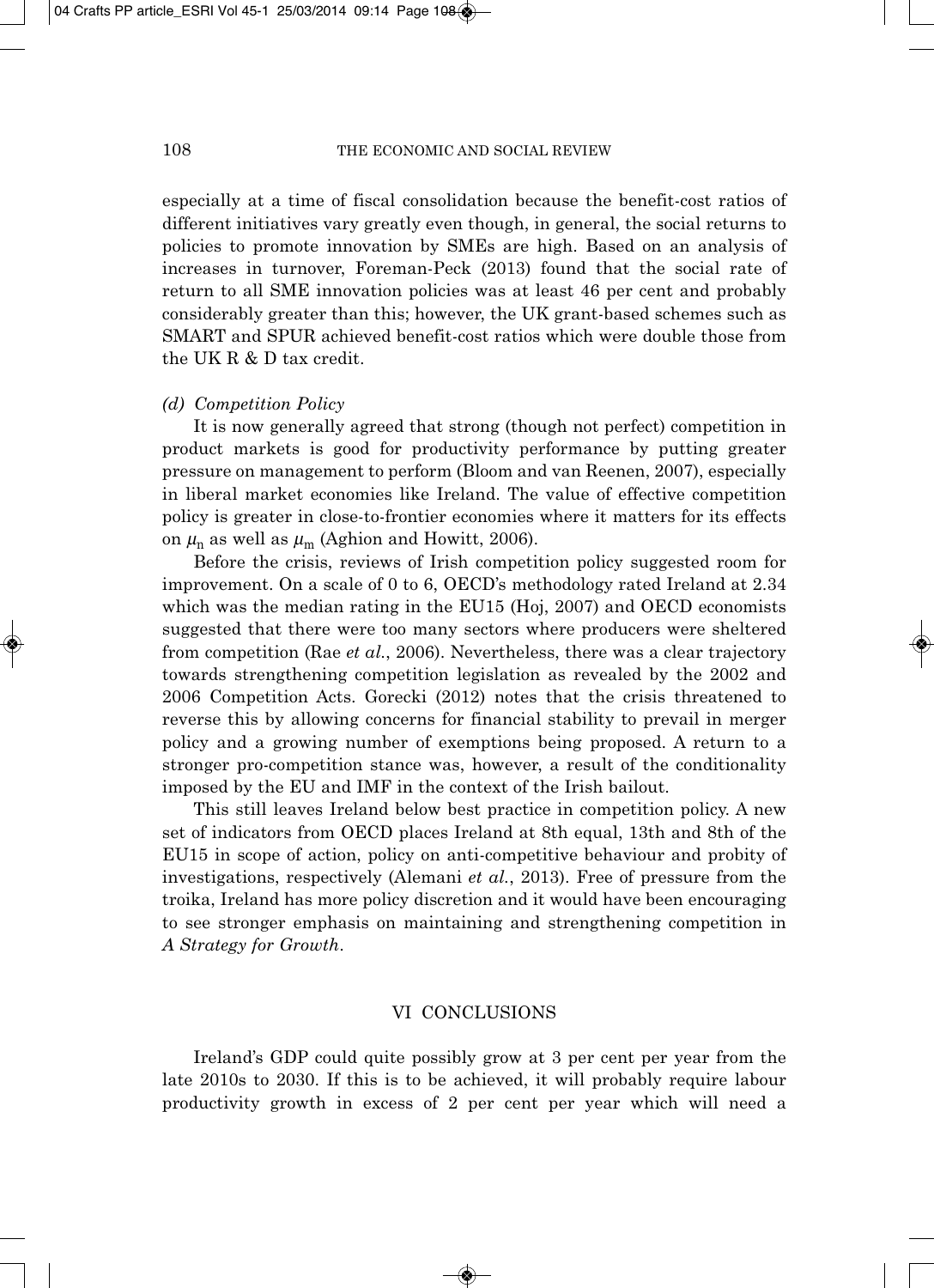resumption of internationally respectable TFP growth. Scope for catch-up growth is not by any means exhausted, Ireland is still an attractive location for FDI and its overall policy stance remains conducive to good productivity performance.

The risks to this scenario come primarily from the possibility of an adverse external economic environment in which the good fortune of the 1990s is superseded by bad luck in the 2020s. In particular, it is important to recognise that the implications of shocks or policy decisions are relatively large for Ireland because of its "regional economy" characteristics where migration makes labour force growth endogenous.

Ireland's long-term growth prospects would not be well-served by a return to the early 21st century economy. The most obvious indictment of growth performance in that period, prior to the financial crisis that resulted from a badly regulated and supervised banking system, is the weakness of TFP growth. As is widely understood, strong Irish growth will be better sustained by a resurgence of the exportables sector and by policies that guard against a repeat of the appreciation of the real exchange rate that characterised the bubble economy years.

Good supply-side policies have been integral to past growth success. There is, however, some scope for improvement, including in competition and innovation policies, and there are some worries that continuing fiscal stringency will undermine public investment. A priority is to ensure the cost effectiveness of policies to promote the adoption and innovative use of new technologies by SMEs.

#### **REFERENCES**

- AGHION, P. and P. HOWITT, 2006. "Appropriate Growth Theory: a Unifying Framework", *Journal of the European Economic Association*, Vol. 4, pp. 269-314.
- ALEMANI, E., C. KLEIN, I. KOSKE, C. VITALE and I. WANNER, 2013. "New Indicators of Competition Law and Policy in 2013 for OECD and non-OECD Countries", Paris: OECD Economics Department Working Paper No. 1104.
- BARNES, S., R. BOUIS, P. BRIARD, S. DOUGHERTY and M. ERIS, 2011. "The GDP Impact of Reform: a Simple Simulation Framework", Paris: OECD Economics Department Working Paper No. 834.
- BARRO, R. J.and J. W. LEE, 2013. "A New Data Set of Educational Attainment in the World, 1950-2010". http://www.barrolee.com
- BARRY, F., 2002. "The Celtic Tiger Era: Delayed Convergence or Regional Boom?", *Quarterly Economic Commentary*, pp. 84-91.
- BARRY, F., 2004. "Export-Platform Foreign Direct Investment: the Irish Experience", *EIB Papers*, Vol. 9, No. 2, pp. 9-37.
- BARRY, F. and A. BERGIN, 2012. "Inward Investment and Irish Exports over the Recession and Beyond", *The World Economy*, Vol. 35, pp. 1291-1304.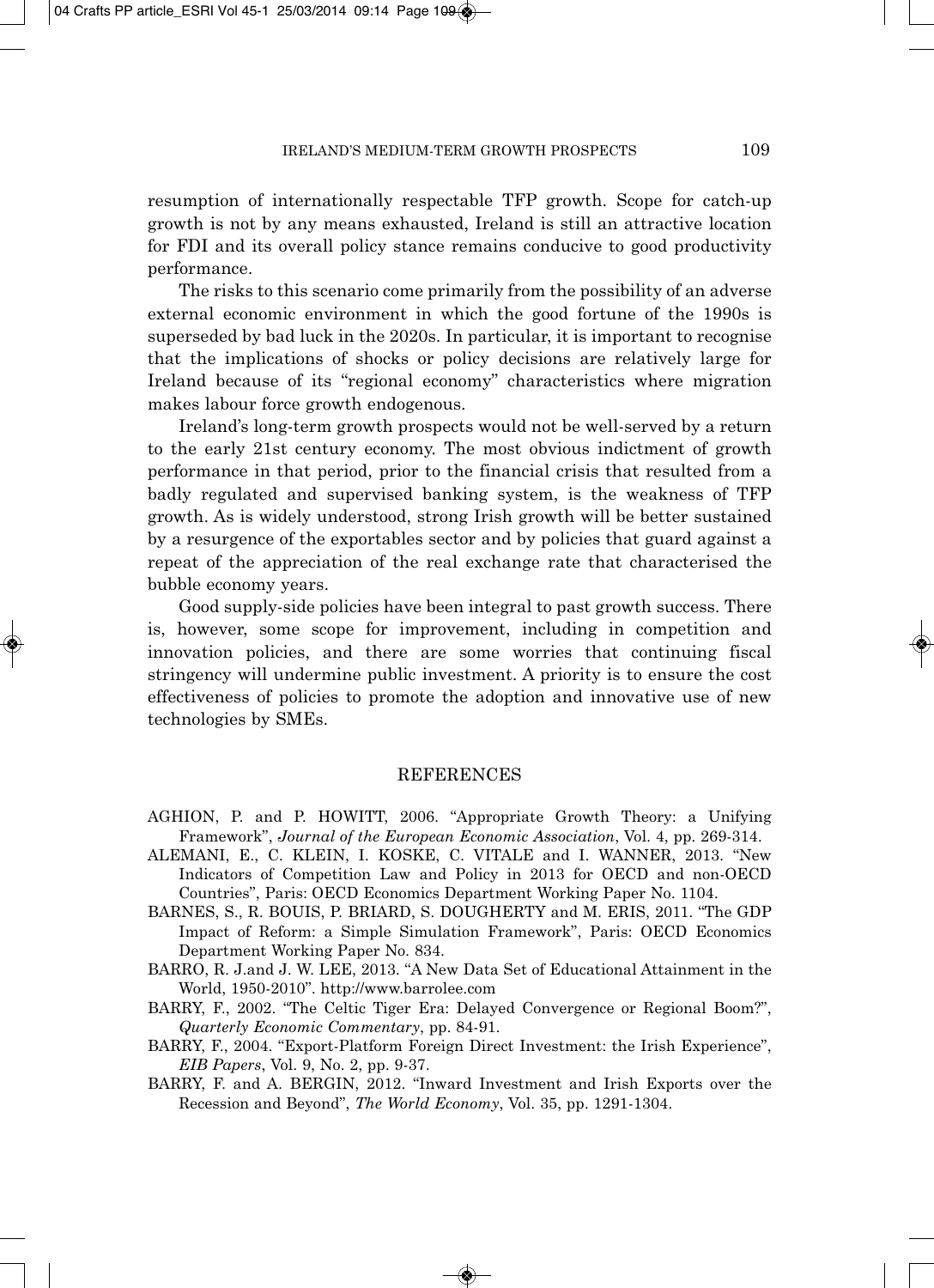- BARRY, F., and M. B. DEVEREUX, 2006. "A Theoretical Growth Model for Ireland", *The Economic and Social Review*, Vol. 37, pp. 245-262.
- BERGIN, A. and I. KEARNEY, 2004. "Human Capital, the Labour Market and Productivity Growth in Ireland", ESRI Working Paper No. 158, Dublin: Economic and Social Research Institute.
- BERGIN, A., T. CONEFREY, D. DUFFY, J. FITZGERALD, I. KEARNEY, K. TIMONEY and N. ZNUDERI, 2013. *ESRI Medium-Term Review*, Dublin: Economic and Social Research Institute.
- BLOOM, N. and J. VAN REENEN, 2007. "Measuring and Explaining Management Practices across Firms and Countries", *Quarterly Journal of Economics*, Vol. 122, pp. 1351-1408.
- BOSWORTH, B. P. and S. M. COLLINS, 2003. "The Empirics of Growth: an Update", *Brookings Papers on Economic Activity*, Vol. 2, pp. 113-206.
- BUCKLEY, P. and F. RUANE, 2006. "Foreign Direct Investment in Ireland: Policy Implications for Emerging Economies", *The World Economy*, Vol. 29, pp. 1611- 1628.
- BYRNE, D., S. OLINER and D. SICHEL, 2013. "Is the Information Technology Revolution Over?", *International Productivity Monitor*, Vol. 25, pp. 20-36.
- CARLIN, W. and D. SOSKICE, 2006. *Macroeconomics: Imperfections, Institutions and Policies*. Oxford: Oxford University Press.
- CENTRAL STATISTICS OFFICE, 2013. *Population and Labour Force Projections, 2016 to 2046*, Dublin; The Stationery Office.
- CETTE, G. and J. LOPEZ, 2012. "ICT Demand Behaviour: an International Comparison", *Economics of Innovation and New Technology*, Vol. 21, pp. 397-410.
- CHECHERITA, C. and P. ROTHER, 2010. "The Impact of High and Growing Government Debt on Growth: an Empirical Investigation for the Euro Area", ECB Working Paper No. 1237.
- CRAFTS, N., 2005. "Interpreting Ireland's Economic Growth", background paper for UNIDO, *Industrial Development Report*, Vienna: UNIDO.
- CRAFTS, N., 2013. "Long-Term Growth in Europe: What Difference Does the Crisis Make?", *National Institute Economic Review*, Vol. 224, pp. R14-R28.
- DEPARTMENT OF FINANCE, 2013. *A Strategy for Growth: Medium-Term Economic Strategy 2014-2020*, Dublin: Govertnment Publications.
- EGERT, B., 2013. "The 90% Public Debt Threshold: the Rise and Fall of a Stylized Fact", OECD Economics Department Working Paper No. 1055.
- FOREMAN-PECK, J., 2013. "Effectiveness and Efficiency of SME Innovation Policy", *Small Business Economics*, Vol. 41, pp. 55-70.
- GORECKI, P., 2012. "Competition Policy in Ireland's Recession", *The Economic and Social Review*, Vol. 43, pp. 597-629.
- GORG, H. and E. STROBL, 2005. "Foreign Direct Investment and Local Economic Development: Beyond Productivity Spillovers" in T. H. Moran, E. M. Graham and M. Blomstrom (eds.), *Does Foreign Direct Investment Promote Development?* Washington, DC.: Institute for International Economics, pp. 137-158.
- GRIFFITH, R., S. REDDING and J. VAN REENEN, 2004. "Mapping the Two Faces of R & D: Productivity Growth in a Panel of OECD Industries", *Review of Economics and Statistics*, Vol. 86, pp. 883-895.
- GROPP, R. and K. KOSTIAL, 2000. "The Disappearing Tax Base: Is FDI Eroding Corporate Income Taxes?", IMF Working Paper No. 00/173.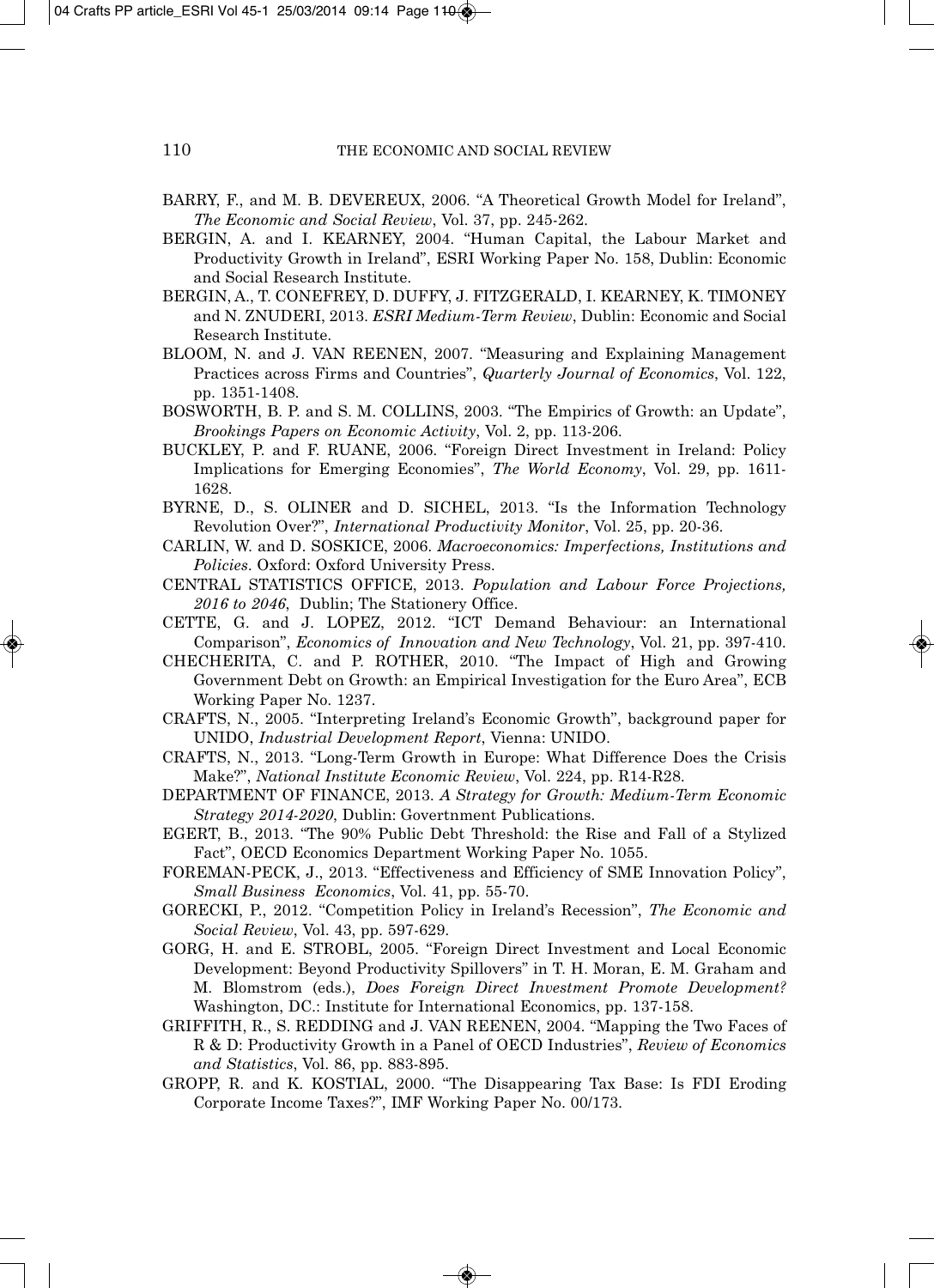- HANUSHEK, E. and L. WOESSMANN, 2012. "Do Better Schools Lead to More Growth? Cognitive Skills, Economic Outcomes, and Education", *Journal of Economic Growth*, Vol. 17, ppp. 267-321.
- HAUGH, D., 2013. "From Bricks to Brains: Increasing the Contribution of Knowledge-Based Capital to Growth in Ireland", Paris: OECD Economics Department Working Paper No. 1094.
- HOJ, J., 2007. "Competition Law and Policy Indicators for the OECD Countries", Paris: OECD Economics Department Working Paper No. 568.
- INKLAAR, R. and M. TIMMER, 2008. "International Comparisons of Output, Inputs and Productivity at the Industry Level", Groningen Growth and Development Centre Research Memorandum No. 104.
- KAMPS, C., 2005a. "The Dynamic Effects of Public Capital: VAR Evidence for 22 OECD Countries", *International Tax and Public Finance*, Vol. 12, pp. 533-558.
- KAMPS, C., 2005b. "Is There a Lack of Public Capital in the European Union?", *EIB Papers*, Vol. 10, No. 1, pp. 73-93.
- LANE, P., 2009. "A New Fiscal Strategy for Ireland", *The Economic and Social Review*, Vol. 40, pp. 233-253.
- MEHROTRA, A. and T. VALILA, 2006. "Public Investment in Europe: Evolution and Determinants in Perspective", *Fiscal Studies*, Vol. 27, pp. 443-471.
- NKUSU, M., 2013. "Boosting Competitiveness to Grow Out of Debt Can Ireland Find a Way Back to Its Future?", IMF Working Paper No. 13/35.
- ORGANISATION FOR ECONOMIC CO-OPERATION AND DEVELOPMENT, 2007. *Tax Effects on Foreign Direct Investment*, Paris: OECD.
- ORGANISATION FOR ECONOMIC CO-OPERATION AND DEVELOPMENT, (2013a). *Economic Outlook*, Paris: OECD.
- ORGANISATION FOR ECONOMIC CO-OPERATION AND DEVELOPMENT, (2013b). *PISA 2012 Results*, Paris: OECD.
- ORGANISATION FOR ECONOMIC CO-OPERATION AND DEVELOPMENT, (2013c). *OECD Skills Outlook: First Results from the Survey of Adult Skills*, Paris: OECD.
- OULTON, N., 2012. "Long-Term Implications of the ICT Revolution: Applying the Lessons of Growth Theory and Growth Accounting", *Economic Modeling*, Vol. 29, pp. 1722-1736.
- OULTON, N., 2013. "Medium and Long-Run Prospects for UK Growth in the Aftermath of the Financial Crisis", London School of Economics Centre for Economic Performance Occasional Paper No. 37.
- RAE, D., L. VOGT and M. WISE, 2006. "Boosting Competition in Ireland", OECD Economics Department Working Paper No. 491, Paris: OECD.
- ROMALIS, J., 2007. "Capital Taxes, Trade Costs, and the Irish Miracle", *Journal of the European Economic Association*, Vol. 5, pp. 459-469.
- RUANE, F. and A. UGUR, 2005. "Foreign Direct Investment and Productivity Spillovers in Irish Manufacturing Industry: Evidence from Firm-Level Panel Data", *International Journal of the Economics of Business,* Vol. 12, pp. 53-66.
- RUANE, F., I. SIEDSCHLAG and G. MURPHY, 2013. "Globalisation and Ireland's Export Performance", ESRI Working Paper No. 451, Dublin: Economic and Social Research Institute.
- SEXTON, J., 2007. "A Review of Recent Trends in Output, Employment and Productivity in Ireland", *Journal of the Statistical and Social Inquiry Society of Ireland*, Vol. 36, pp. 1-38.